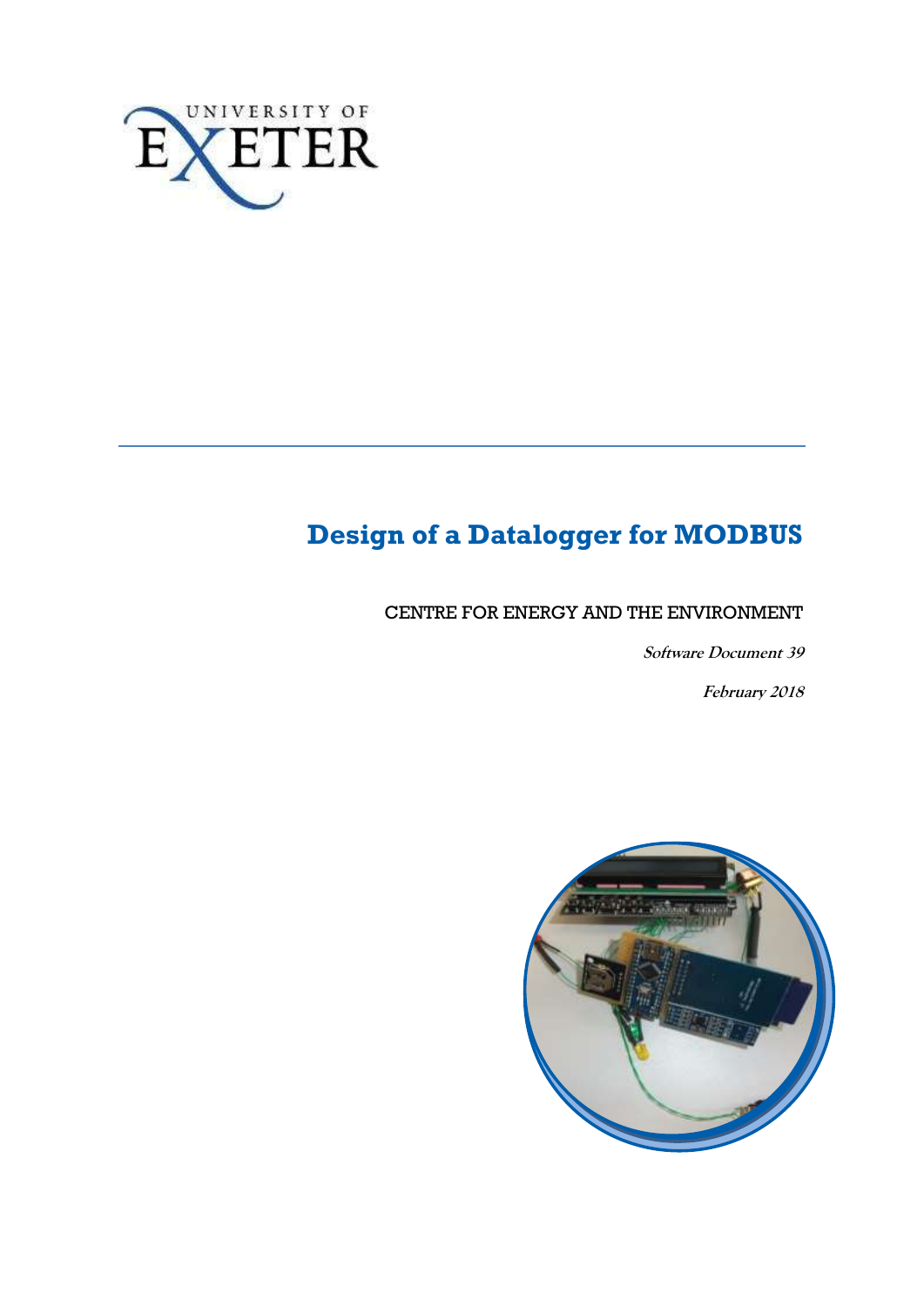

| Report Name:      | Design of a Datalogger for MODBUS |  |  |
|-------------------|-----------------------------------|--|--|
| Author(s):        | T.A. Mitchell                     |  |  |
| Report Number:    | Software Document 39              |  |  |
| Publication Date: | February 2018                     |  |  |

### CENTRE FOR ENERGY AND THE ENVIRONMENT

UNIVERSITY OF EXETER, HOPE HALL, PRINCE OF WALES ROAD, EXETER, EX4 4PL

T: 01392 724143 W: www.exeter.ac.uk/cee E: t.a.mitchel@exeter.ac.uk

| Rev. No. | Comments    | Approved By<br>D Lash | Date    |
|----------|-------------|-----------------------|---------|
|          | Final Draft |                       | 28/2/18 |
|          |             |                       |         |
|          |             |                       |         |
|          |             |                       |         |
|          |             |                       |         |
|          |             |                       |         |
|          |             |                       |         |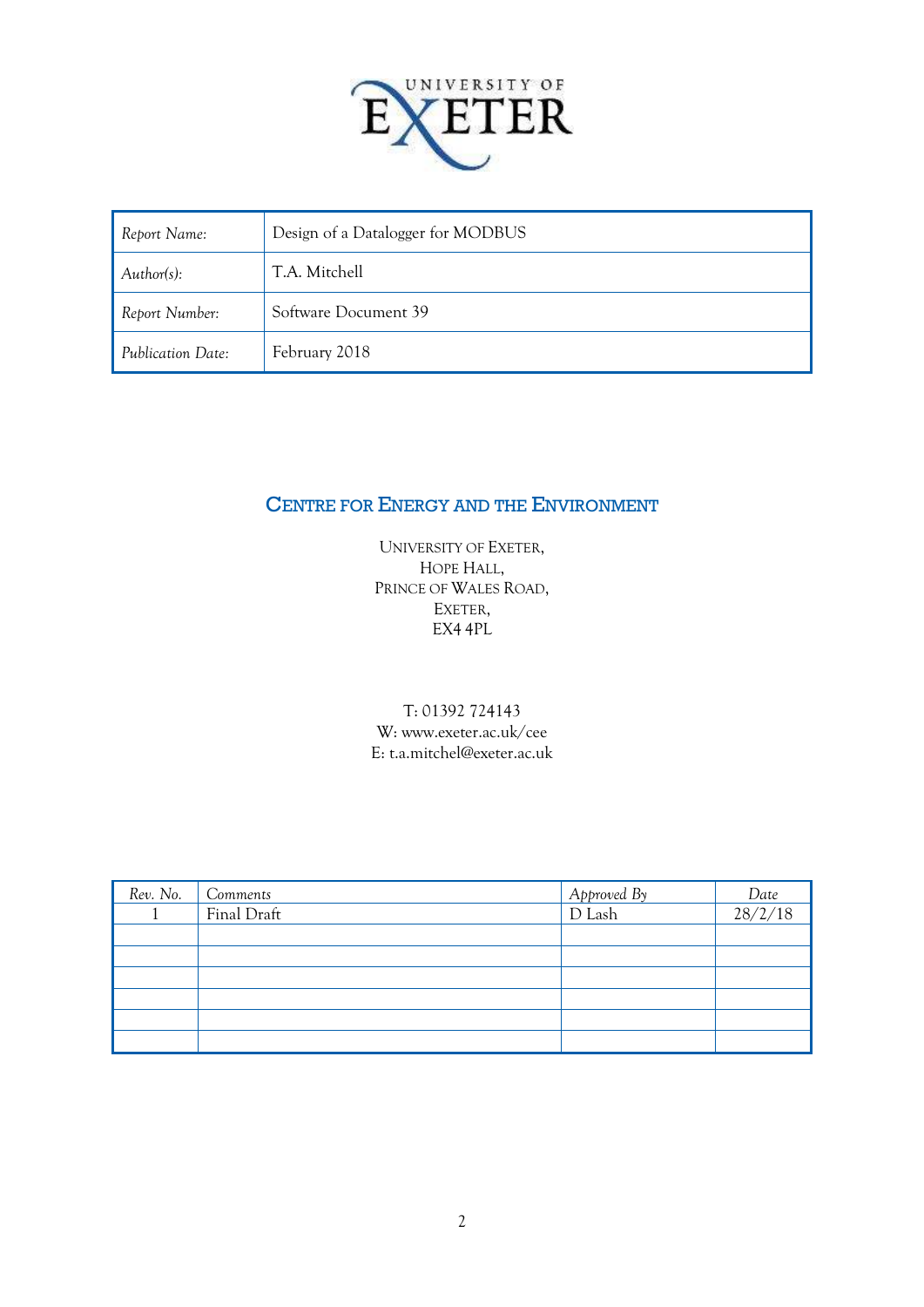### **CONTENTS**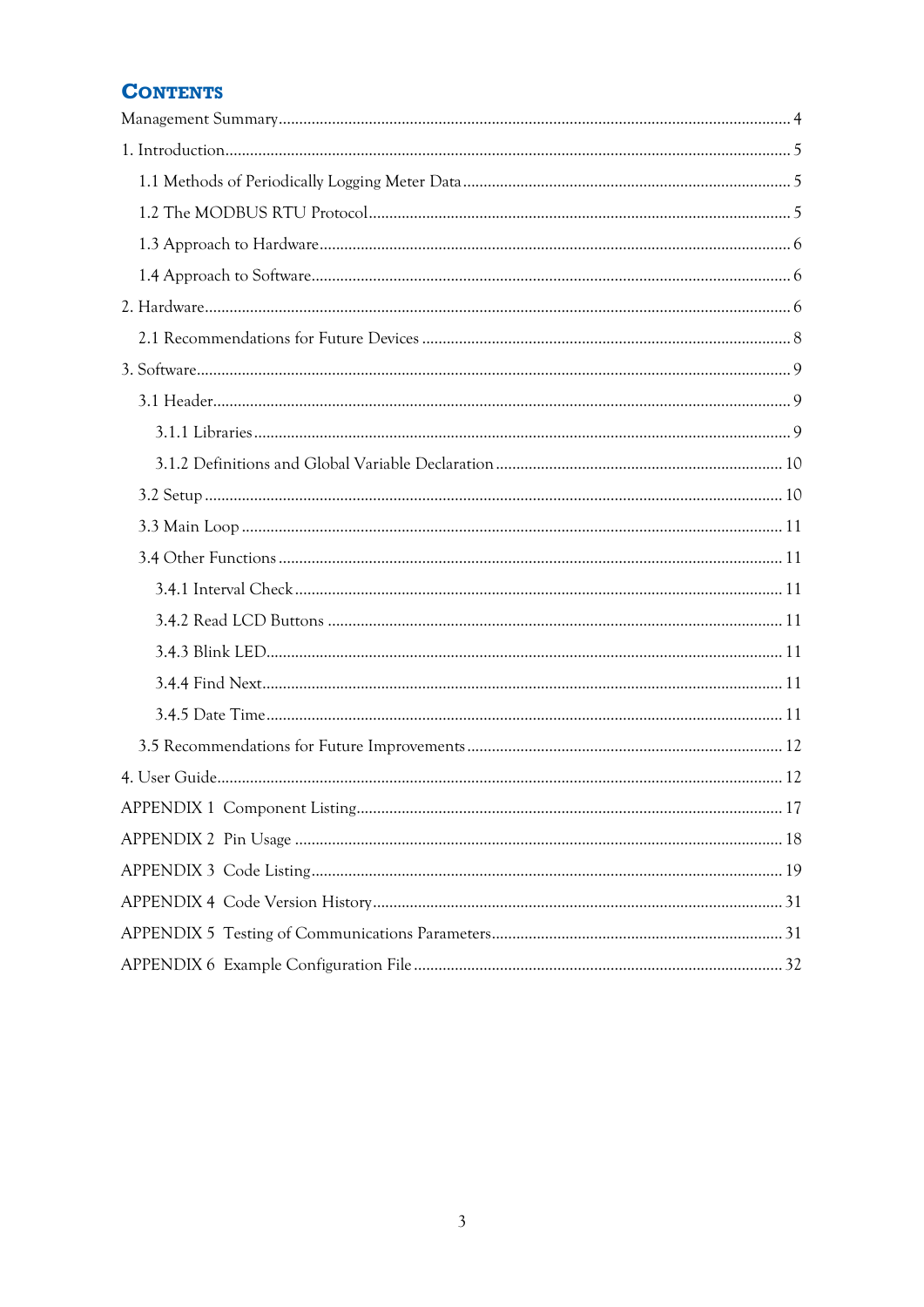#### <span id="page-3-0"></span>**MANAGEMENT SUMMARY**

Periodic recording of meter readings at time intervals of 30 minutes or less is valuable to reveal patterns of energy consumption and is essential for many monitoring tasks. Historically, this has been achieved by counting events, such as rotations of a spinning disc, flashes of visual indicators or closure of contacts on a pulse output. Whilst effective, none of these methods record the actual meter reading and if recording is interrupted the total consumption is not known unless meter readings are noted at the start and end of the period. Furthermore, some meters are only equipped with a digital output that cannot be recorded in this way.

A digital output typically makes all of the information (registers) on the meter available at any time when requested by a command from a connected device. Most typically the device is a building management system. Available registers on an electric meter may include total consumption, rate of consumption, voltage, current, supply frequency, power factor and harmonics values. Another type of meter where digital outputs are commonly provided are heat meters, with total flow, flow rate and flow and return temperatures being available. One common form of digital output is MODBUS-RTU, with communication over a screened twisted pair over up to 1 km between up to 32 devices.

To communicate over MODBUS-RTU, one device acts as a master and requests information and the other devices are slaves and respond to these requests. The master can be a microcontroller (e.g. the building management system or a bespoke deice), or a PC running suitable software. This report describes a bespoke master device designed specifically to periodically record values from slave devices.

The design is based around an *Arduino Nano* microcontroller, equipped with a memory card interface, battery-backed real-time clock, liquid crystal display, pushbuttons and RS-485 communications interface. Software has been written to record up to ten registers defined by the user at intervals of between one second and 18 hours, and features options to synchronise recording to whole hours, start and stop recording on a button press, record either to a single file or create new files hourly, daily, monthly, annually or on a button press, and to enable or disable the stop button.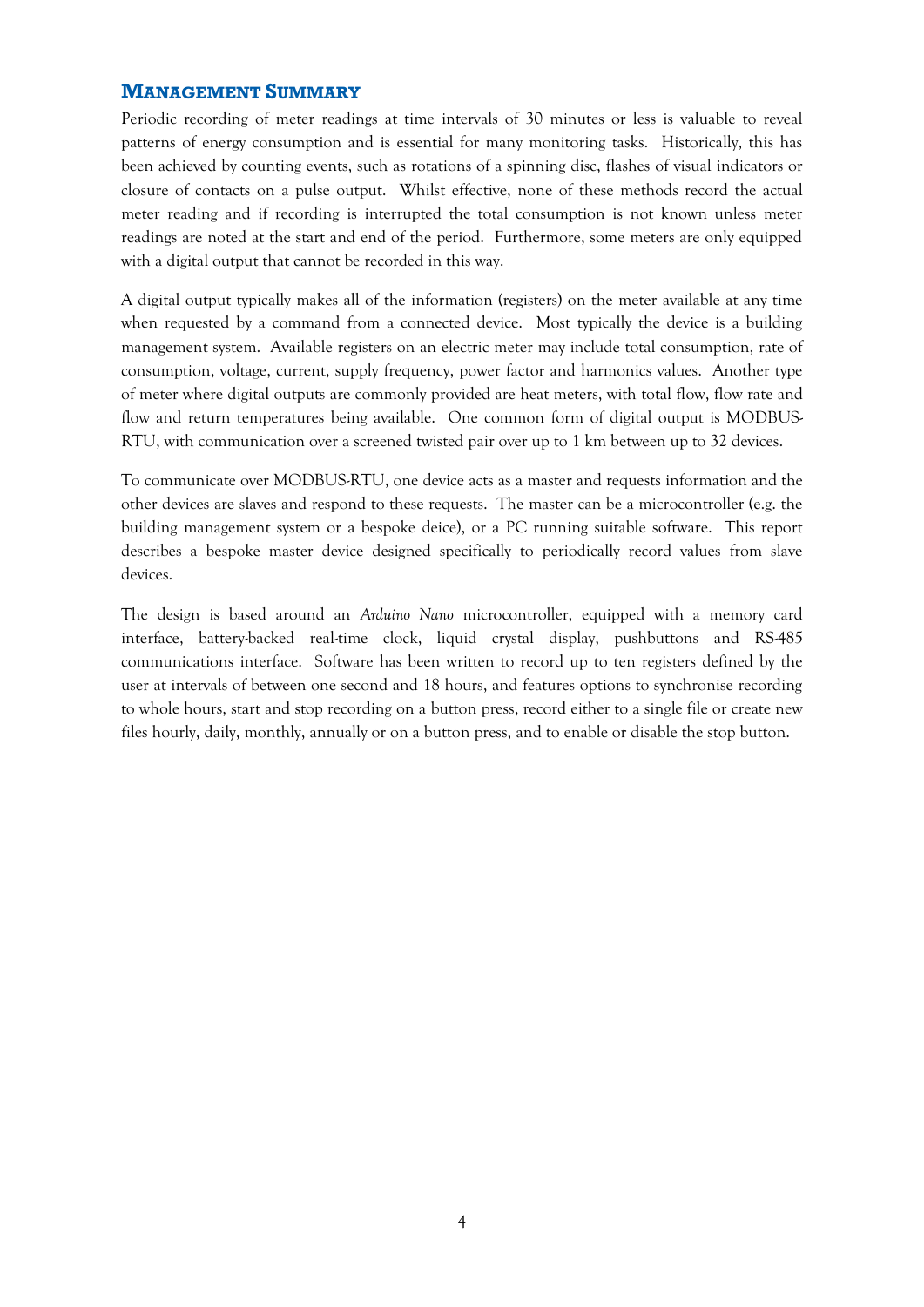#### <span id="page-4-0"></span>**1. INTRODUCTION**

This document describes a datalogger that can be used to periodically request and store values from a meter equipped with a MODBUS RTU digital interface. It covers both the design of the datalogger (hardware in Section 2 and software in Section 3) and use (in Section 4).

#### <span id="page-4-1"></span>1.1 METHODS OF PERIODICALLY LOGGING METER DATA

Projects monitoring energy usage or system performance frequently require the periodic logging of values from meters. This can be achieved in a number of ways:

- 1. connecting a pulse counting datalogger to a pulse output provided on the meter, each contact closure between the terminals representing a stated amount of consumption;
- 2. counting other periodic indicators, such as an LED on the meter that flashes after a stated amount of consumption, revolutions of a spinning disk on a mechanical electricity meter, or detecting the silvered digit on the mechanical numeric register of a meter, or
- 3. polling the meter for a reading via a digital interface.

The Centre for Energy and the Environment (CEE) has historically used methods 1 and 2. These have the advantage of being relatively simple to implement, but the disadvantage that if the logging is interrupted (e.g. due to interruption of the datalogger power, or a cable fault between the datalogger and meter) it can be difficult or impossible to determine the increment of the meter in the interim period. Method 3 is more difficult to implement, but has the advantage of obtaining a reading that directly matches the visual display on the meter.

#### <span id="page-4-2"></span>1.2 THE MODBUS RTU PROTOCOL

<u>.</u>

Digital interfaces are most common on electricity and heat meters, and may be provided as standard, as a factory-fitted option or plug-in retro-fittable module. A number of communications protocols are in common use, based on differing physical interfaces and command sets. MODBUS<sup>1</sup> RTU is a commonly used and long-established protocol used by building management systems (BMS). 2-wire RS485 is commonly used as the interface, this is a serial interface over a shielded twisted pair. The data signal is differential across the pair of data lines, i.e. one carries the inverse of the other. When the signal is read, any interference induced in the cable is largely cancelled out, permitting long cable runs of up to 1 km. Each network supports up to 32 devices connected in parallel across the data pair, and a 120Ω resistor across the data pair at the first and last device supresses cable end signal reflections. The connections are commonly labelled data – (or A), data + (or B) and ground (or C), although some manufacturers reverse the polarity of A and B—a source of confusion.

Since only a single data signal is carried, the data is half-duplex, i.e. at any one time data is either being sent or received by a device on the network. There is a possibility of data collision (resulting in data corruption) if one device is transmitting while another is receiving. This is overcome in the MODBUS communications protocol in a number of ways:

- 1. One device is designated the *master* and the rest as *slaves*; the master polls slaves for data and awaits a response.
- 2. Each device is assigned a *slave ID*, and a message from a master will be addressed to a specific slave device using this  $ID^2$ . Other slaves will ignore the command.
- 3. A MODBUS message (either a command from the master or response from a slave) includes a 2 byte cyclical redundancy check (CRC) which is calculated from the content of the rest of the

 $1$  MODBUS is named after the company that invented it, Modicon (later absorbed into Schneider Electric).

<sup>&</sup>lt;sup>2</sup> It is possible to "broadcast" a message to all devices by setting the Slave ID in the command to 0.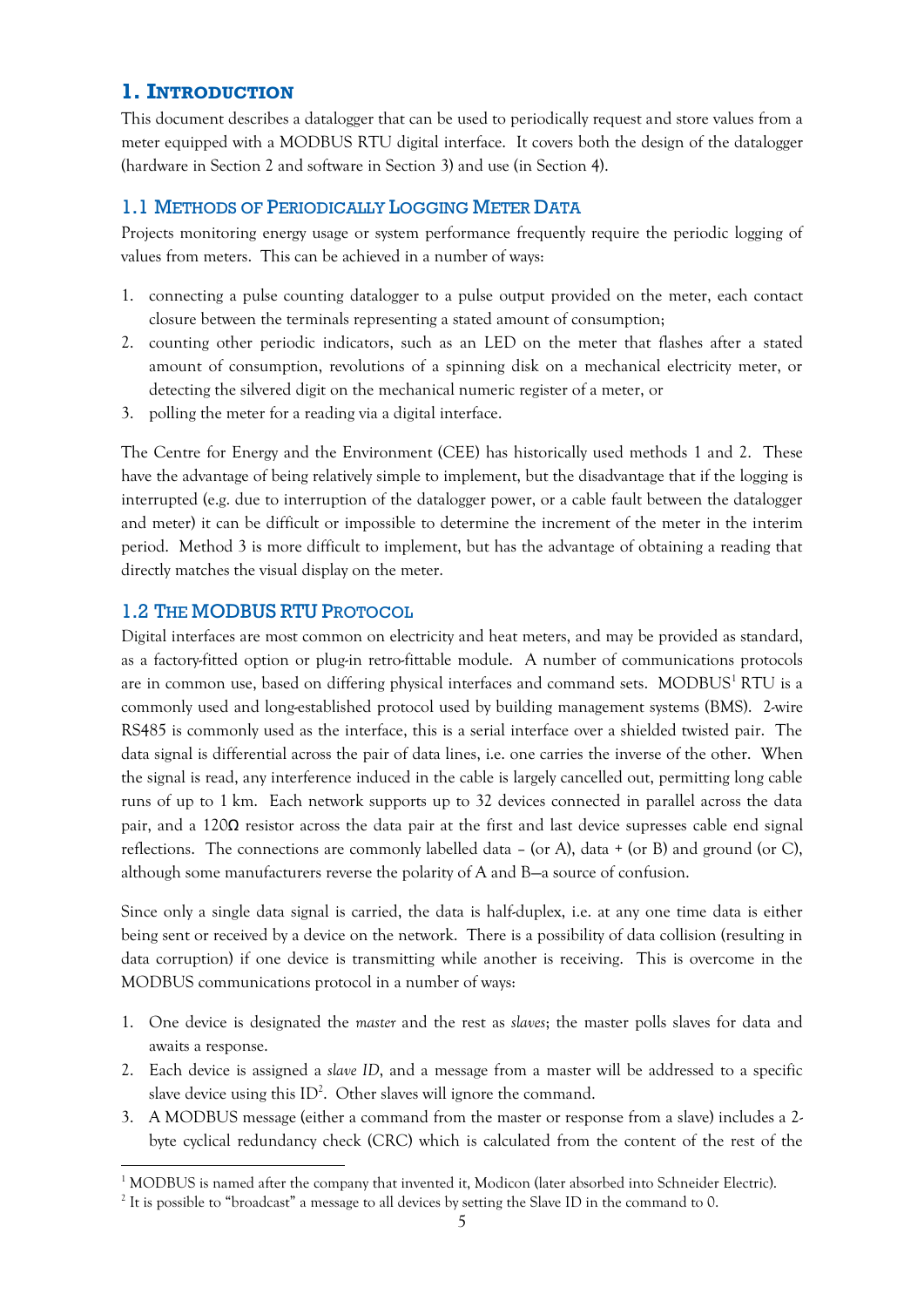message, the receiving device uses this to check for data corruption. A slave will return an error code if the CRC is invalid (or if the content of the message is otherwise invalid, e.g. the value of a non-existent register is requested).

- 4. Furthermore, an odd or even parity check bit can be included in the communications protocol, the value of this bit is calculated from the 8 bits of data to make the overall sum of bits either odd or even.
- 5. The master will typically be set to resend the request up to set number of times if an invalid response, or no response, is received.

#### <span id="page-5-0"></span>1.3 APPROACH TO HARDWARE

The MODBUS master can be, for example, a BMS outstation, a PC running software<sup>3</sup> and equipped with an RS485 interface (converters from USB and RS232 are readily available), or a bespoke device.

The creation of a bespoke MODBUS datalogging device will require a microcontroller chip to be programmed with suitable code and connected to an RS485 interface and peripherals such as a realtime clock (RTC), memory card interface and (optionally) a user interface such as a keypad and display. The design described here is based around an *Arduino*, a relatively user-friendly microcontroller aimed at prototyping and the hobbyist / experimentation market.

#### <span id="page-5-1"></span>1.4 APPROACH TO SOFTWARE

The *Arduino* has limited program and data memory, so it would be difficult to write a sufficiently elaborate yet compact menu system to fully configure the datalogger. Therefore setup parameters are read from a file on the memory card. Data are logged to the card. The display indicates the current status of the datalogger, including error messages, setup parameters, and during datalogging the file being logged to, the current time, logger status, and the value of one of the registers specified to be logged. The user interface allows the logger to be stopped and started, the data filename incremented, the register displayed on the LCD to be selected, the backlight controlled and the datalogger to be reset.

Functions thought to be most useful for typical datalogging tasks have been included, such as synchronisation of logging intervals to a whole hour, start on button press, disabling the stop button and the periodic creation of new datafiles.

#### <span id="page-5-2"></span>**2. HARDWARE**

<u>.</u>

Traditionally, microcontroller chips such as the PIC family were programmed by writing code directly in binary or hexadecimal. Assembly language was introduced as a more user-friendly alternative, but (for the PIC) still has a very small instruction set (35 commands) and is difficult to work with. Compilers are now available that allow programs to be written in dialects of Basic or C. The hardware side has also become more user-friendly, with pre-built circuit boards now available aimed at the hobbyist and others without a background in electronics engineering. The circuit includes the microcontroller chip, ancillaries such as a communications interface, clock, power circuit etc., and are supported by software to compile code and upload it to the chip.

These pre-built circuit boards range from simple microcontrollers to relatively powerful embedded computers. A microcontroller is generally limited to executing some initialisation code, then endlessly cycling round a loop. An embedded computer is far more suited to ad-hoc execution of

<sup>3</sup> *Simply Modbus Master* [\(http://www.simplymodbus.ca/RTUmaster.htm\)](http://www.simplymodbus.ca/RTUmaster.htm) is a useful PC-based software tool for MODBUS RTU communication from a PC.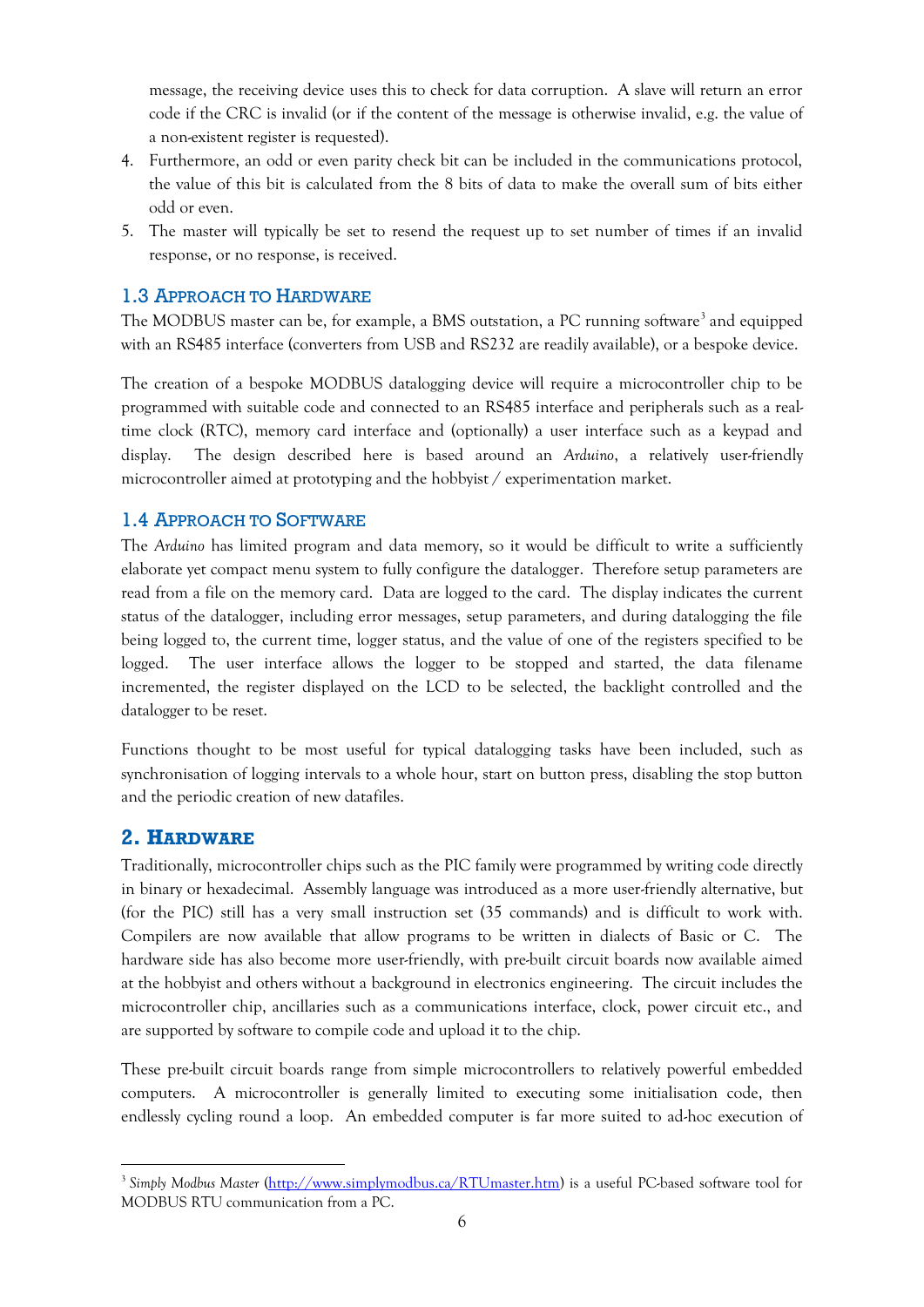tasks as requested by the user. The *Arduino* and *BeagleBoard* are examples of microcontrollers (both are open-source designs), and the *Raspberry Pi* is an example of an embedded computer.

The design described here is based around an *Arduino Nano*, one of a number of devices in the *Arduino* family:

- 1. *Arduino Uno*: 16 MHz clock speed, 32 kB program memory, 2 kB data memory, 14 digital inputs / outputs, 6 analogue inputs. Generally connections are provided with sockets for the installation of stackable peripheral boards (*shields*), or jumper wires. Irregular pin spacing<sup>4</sup> makes it difficult to mount on a standard breadboard or stripboard PCB.
- 2. *Arduino Nano*: Similar to the *Uno* (2 additional analogue inputs), but reduced in size, and with connections provided via solder connection or header pins. Regular pin spacing enables mounting on standard stripboard, but few pre-built shields are available.
- 3. *Arduino Leonardo*, *Mega 2560*: these are two examples of devices with increased memory and an increased number of inputs and outputs.

The *Arduino Nano* is adequate for the task of logging a small number of registers to a memory card, but the limited program and data memory places constraints on the extent to which an elaborate user interface can be provided, and the number of registers that can be logged (due to the buffer required for the incoming data, to only about ten). The design uses the following components (further details are provided in Appendix 1): -

- 1. *Arduino Nano*: The *Arduino* is an open-source design and the product used is a clone. It uses the CH340G USB driver chip, which differs from an original Arduino and requires a suitable driver to be installed<sup>5</sup>.
- 2. *RS485 to TTL adaptor*: Converts between the RS485 serial interface required for MODBUS and the TTL (5 V) serial interface on the *Arduino*. A further digital pin is required to switch between transmit and receive mode<sup>6</sup>. The RS485 interface is brought out on a male 9-pin D connector (pin 1: data +, pin 2: data -, pin 5 ground, pin 6 +5 V, pin 9 power supply positive).
- 3. *Real-Time Clock (RTC)*: Whilst the *Arduino* provides timer functions, for a datalogger a reliable real-time clock that will maintain timekeeping even if the device is reset or loses power is required. The RTC circuit incorporates a CR1220 backup battery and connects to the I2C port on the Arduino<sup>7</sup>.
- 4. *SD Card interface:* The limited memory on the Arduino is insufficient to store logged data, and data would be lost if the device was powered down. The SD card interface enables an SD card to be used for storage, the card can subsequently be removed and the file copied to a PC. Configuration settings for the logger are read from a file on the card. The card interface connects to the SPI interface on the *Arduino*.
- 5. *LCD Screen*: A display screen is useful both for debugging during development (as the connection to the RS485 interface uses the same serial port as the Arduino's USB port which could otherwise be used for debugging), and also to provide confirmation messages and information to the user. The LCD screen used is a 16 x 2 character display (Hitachi HD44780) in the form of a shield designed for an *Arduino Uno*, and occupies seven digital pins on the *Arduino*.

<u>.</u>

<sup>4</sup> Claimed to be a design mistake.

<sup>&</sup>lt;sup>5</sup> CHG\_SEP\_2017.zip, available from rebrand.ly/b35d (last accessed 26/2/2018).

<sup>6</sup> The RS485 module DE pin is set high to transmit and the RE pin is set low to receive. These can be tied together and used to select either transmit or receive in the simple interface required.

<sup>&</sup>lt;sup>7</sup> A further unused pin provides a square wave reference. The device also contains 56 bytes of flash memory storage, which is not used.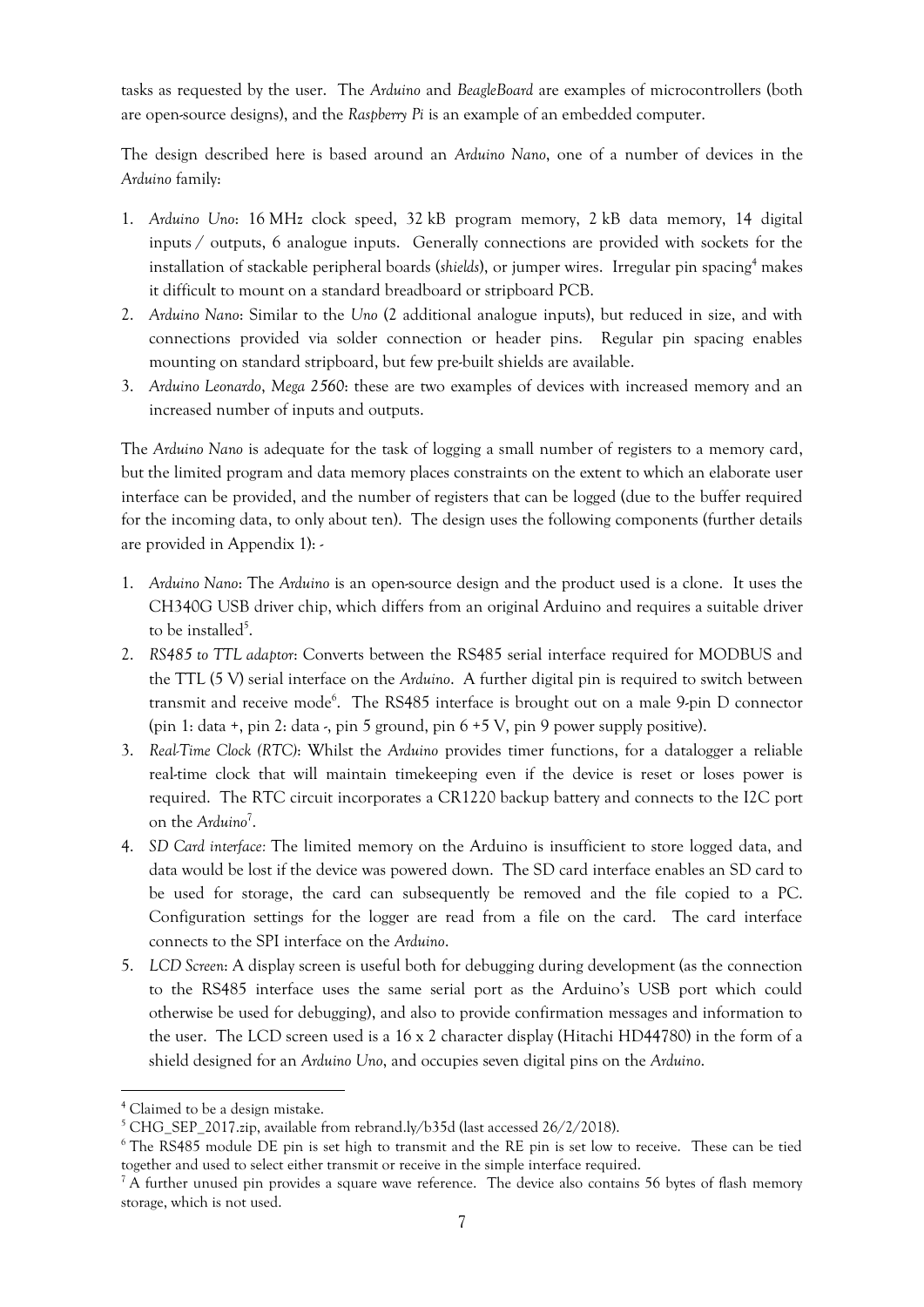- 6. *Pushbuttons*: The LCD screen PCB incorporates five user programmable pushbuttons (arranged as Up, Down, Left, Right and Select), plus a reset button which duplicates that on the *Arduino*. The user-programmable pushbuttons are wired to a single analogue input, and each button places a known resistance between the analogue pin and 5 Volts, giving a reading in the range 0 to 1023 on the input.
- 7. *Indicator LEDs*: Red, yellow and green LEDs are provided as status indicators.

In addition, the *Arduino Nano* requires a DC power supply between 7 and 12 Volts, this can be connected via the 2.1 mm power socket (centre pin positive) or between pin 9 (positive) and pin 5 (negative) on the 9-pin D connector. Power could be sourced from a mains adaptor or suitable battery pack. The mini USB socket on the *Arduino* is accessible to allow easy reprogramming of the unit.

The datalogger (uncased and cased) is illustrated in [Figure 2.1](#page-7-1) and [Figure 2.2.](#page-7-2)



*Figure 2.1. Components of the datalogger.*

<span id="page-7-1"></span>

*Figure 2.2. The completed datalogger reading the kW h register of a connected meter.*

<span id="page-7-2"></span>Connections to each component are described in Appendix 2.

#### <span id="page-7-0"></span>2.1 RECOMMENDATIONS FOR FUTURE DEVICES

The datalogger is to an extent a prototype, and the following recommendations are made for future builds: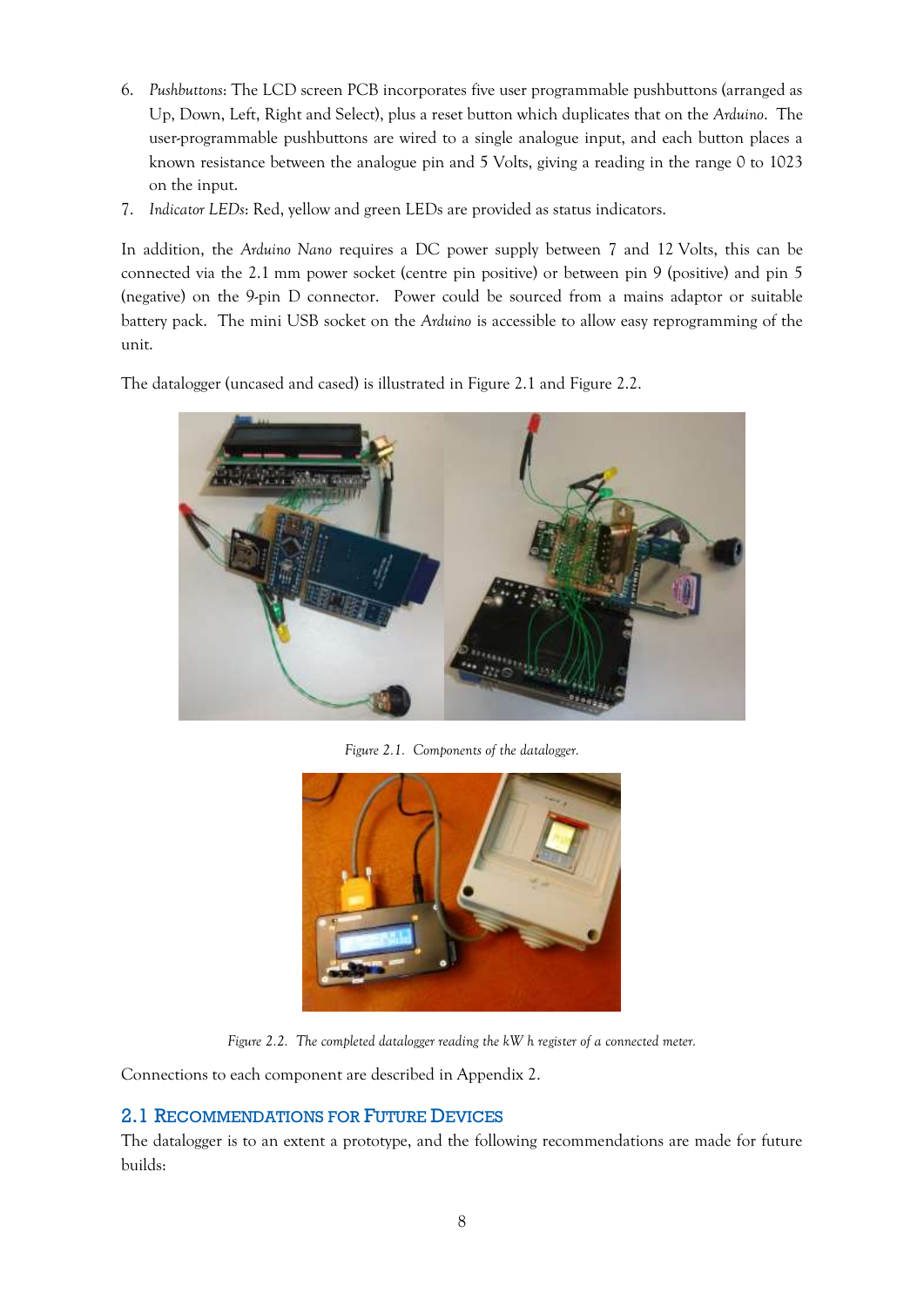- 1. A bare display (with serial interface but without *Arduino Uno* shield) would be more suitable, being easier to mount in a case and allowing an I2C adaptor board to be used, freeing up six digital input/output pins (the code would need to be adapted to toggle communication between the RTC and display, and a suitable voltage provided to the contrast pin of the LCD circuit board via a fixed or variable resistance).
- 2. Panel mounted pushbuttons would be easier to work with and tidier than trying to actuate the circuit-board mounted buttons provided on the LCD shield from the outside of the case.
- 3. An Arduino Nano datalogging shield is available<sup>8</sup> incorporating both an RTC and a micro SD card socket. This would simplify construction, but a full-size SD card is slightly preferable since most laptop computers only take a full-sized card and an adaptor is required to read a micro SD card.

#### <span id="page-8-0"></span>**3. SOFTWARE**

The software was developed in the Windows *Arduino* programming environment, which provides a rudimentary library manager, compile-time debugging messages and facilities for uploading code to the *Arduino* and receiving diagnostic output written by the *Arduino* to the serial port during program execution<sup>9</sup>.

Each section of the program is described below. A program listing is provided in Appendix 3. A version history is given in Appendix 4.

#### <span id="page-8-1"></span>3.1 HEADER

This section includes references to libraries and global variable declarations

#### <span id="page-8-2"></span>3.1.1 LIBRARIES

<u>.</u>

Publicly available libraries were used to accomplish "low level" tasks without reinventing the wheel:

- *LiquidCrystal.h* Standard Arduino library for 4-bit serial communications with multicharacter liquid crystal displays;
- *SPI.h* Standard Arduino library for communications on the SPI port (used by the SD card);
- *SD.h* Standard Arduino library for reading and writing from and to an SD card;
- *Wire.h* Standard Arduino library for communications on the I2C port (used by the RTC);
- HCRTC.h<sup>10</sup> Contributed library for reading and setting the RTC;
- *SimpleModbusMaster.h* <sup>11</sup> (from SimpleModbusMasterV2rev2.zip) Contributed library for MODBUS communications over RS485 on the standard hardware serial port.

Documentation of some libraries is poor and compatibility with pre-built circuits (which are frequently supplied with no documentation is to some extent a matter of trial-and-error). Several alternative libraries were tested for both the RTC and MODBUS functions before one was identified that appeared to be stable. An issue remains with the MODBUS library that communications fails with some baud and parity setting combinations, and data are misplaced in the holding array for other combinations. However, most other MODBUS libraries only supported a data bit / parity

<sup>8</sup> Deek Robot *Nano Datalogging Shield*, product ID 8105.

<sup>&</sup>lt;sup>9</sup> This form of output is useful for debugging, but not possible on the datalogger as the RS485 interface uses the same communications port (digital pins 0 and 1) as the USB / Serial port.

<sup>10</sup> Real Time Clock RTC library. [https://github.com/dtu-mekatronik/HCRTC,](https://github.com/dtu-mekatronik/HCRTC) last accessed 26/2/2018.

<sup>11</sup> charlesbaynham/simple-modbus [https://github.com/charlesbaynham/simple-modbus,](https://github.com/charlesbaynham/simple-modbus) last accessed 26/2/2018 (latest version will be available at

<https://drive.google.com/drive/folders/0B0B286tJkafVYnBhNGo4N3poQ2c> ).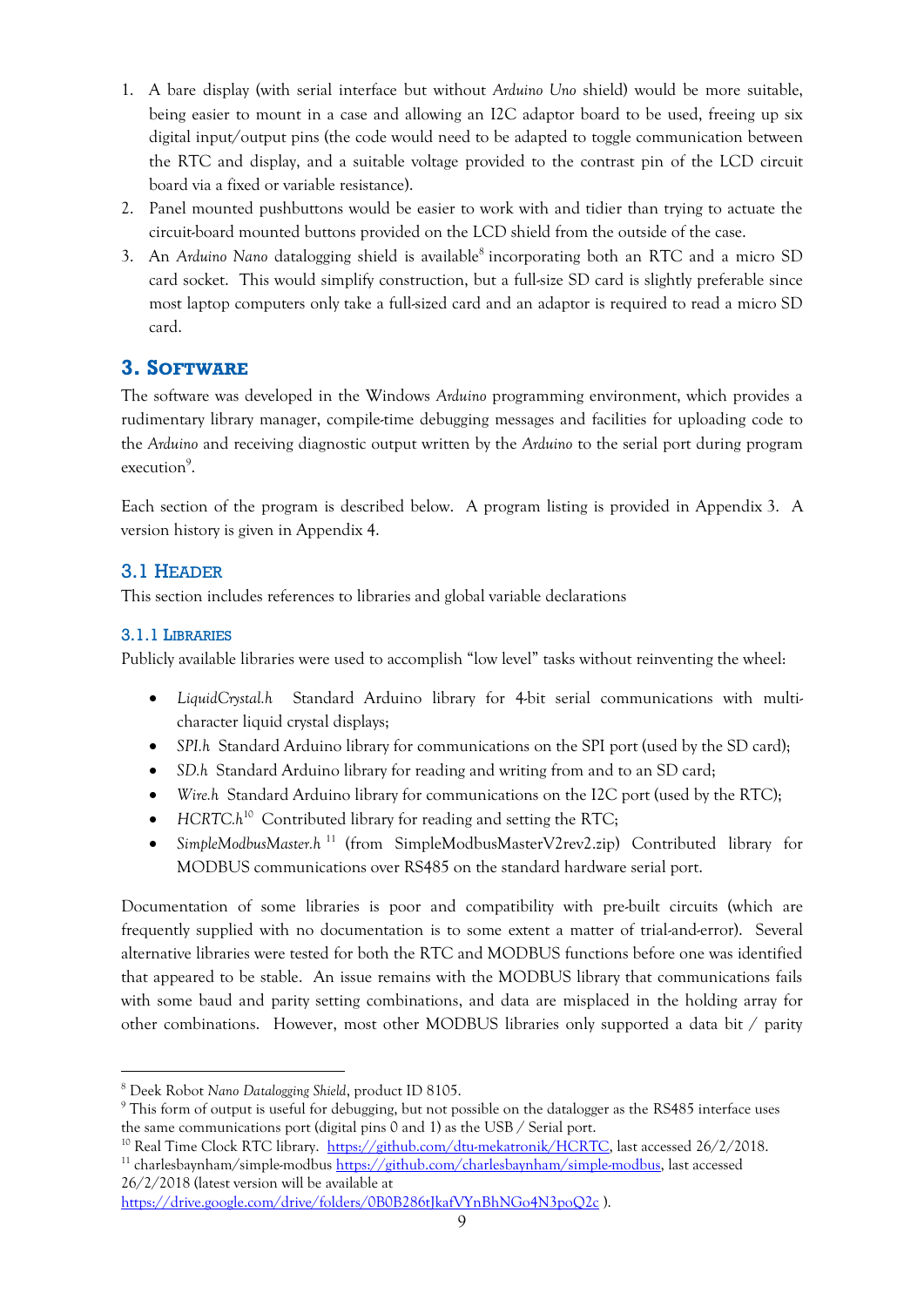combination (8 data bits, no parity bit, one stop bit) which is the default for RS232 communications but breaches the MODBUS standard and is not available on most metering devices<sup>12</sup>.

#### <span id="page-9-0"></span>3.1.2 DEFINITIONS AND GLOBAL VARIABLE DECLARATION

One way of specifying what is effectively a global constant is to use the #define construct. This simply specifies a *name* and a string that the compiler replaces any instances of *name* with at compile time. Given the very limited data memory on the *Arduino*, this is advantageous as the information is them held in program memory rather than data memory.

Global variables are declared, i.e. those which may need to be accessed during both setup and the main program loop. These include the arrays required for MODBUS communications to store details of the registers to be read and the values returned.

The LCD and RTC libraries are also initialised.

#### <span id="page-9-1"></span>3.2 SETUP

<u>.</u>

setup() is a standard *Arduino* function that runs once following the processing of any header information. For the datalogger, it includes the following:

- 1. Declaration of local variables only used within the setup function, mainly to receive data read from the configuration file and to set the RTC.
- 2. Set the size of the LCD (number of characters per row and number of rows), initialise the LCD backlight<sup>13</sup>, initialise digital pins driving the LEDs, initialise the RS485, SD card and RTC interfaces.
- 3. Attempt to read the configuration file *modlog.cfg* from the SD card. Return an error if the card cannot be read. If the file is missing, create an example file for the user to edit and do not proceed further.
- 4. Read parameters from the configuration file into variables. These include an option to set the clock, communications baud rate, parity and stop bit settings, datalogger parameters (logging rate, new file creation options, initial state, whether the stop button is available, and details of the MODBUS registers to be logged). Note error checking is minimal; this could cause unexpected behaviour if numerical values in the file are out of range. Invalid single character values default to the first option listed in the example file (don't set clock, odd parity bit, one stop bit, don't create new files depending on date and time, start logging immediately, disable stop button).
- 5. If the option to set the clock was specified in the configuration file, a prompt is displayed on the LCD and the clock is reset when a button is pressed.
- 6. If the clock set, synchronise logging to a full hour (first time only) or start on button press (first time only) options were specified, modify the configuration file so these options are not implemented on subsequent resets.
- 7. Display an information message confirming the baud rate, parity, stop bit, logging rate and new file creation options.
- 8. Initialise timers used to read the RTC and control the backlight.

<sup>&</sup>lt;sup>12</sup> Such a breach would not be problematic if only using MODBUS communications internally between several *Arduino*s, for example.

<sup>&</sup>lt;sup>13</sup> Poor circuit design is reputed to potentially damage the digital output used to control the backlight if used as documented (setting the output low or high). A workaround is to first set the pin in the low state as an output, then declare the pin as an output to turn the light off, or an input to turn it on.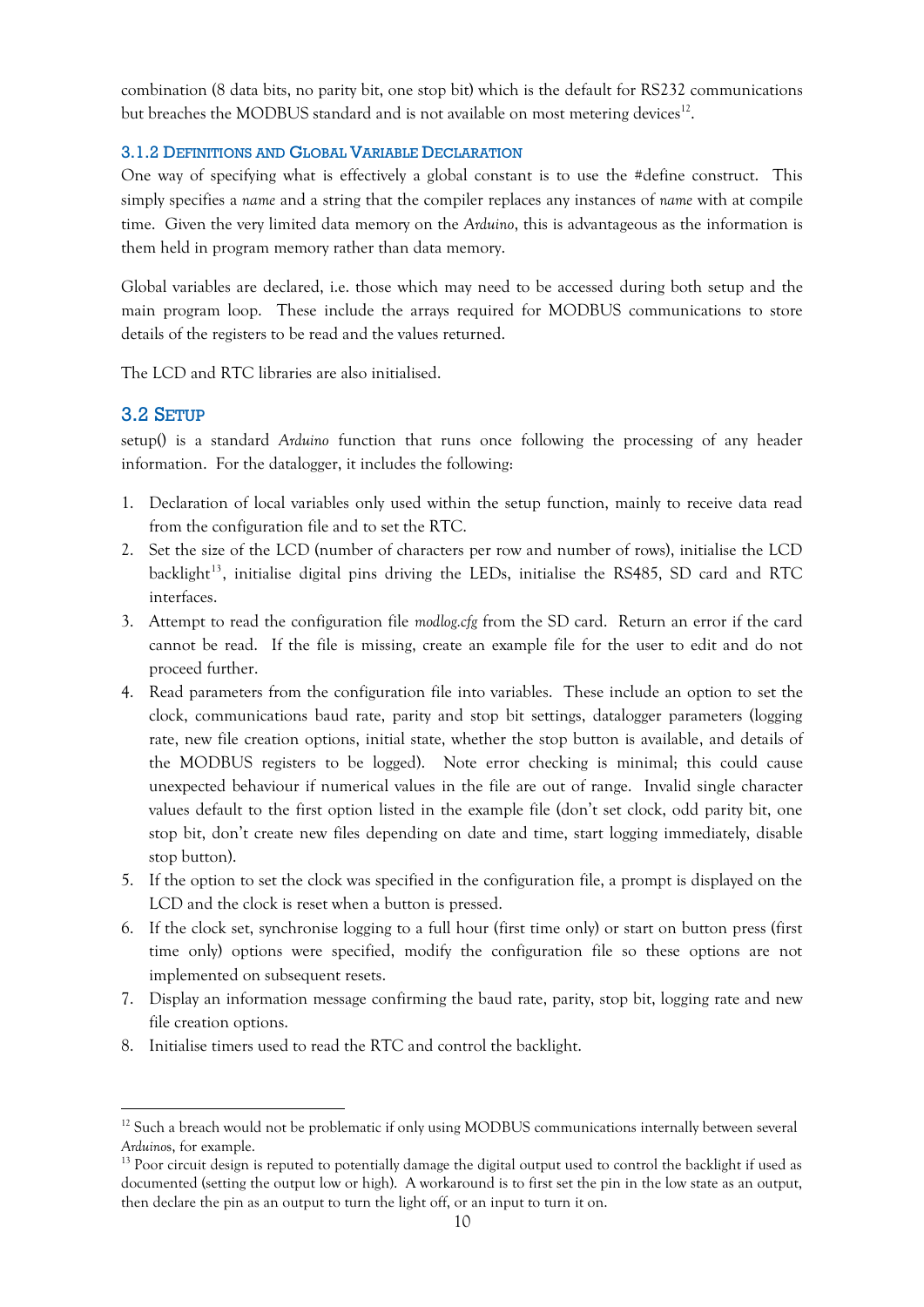#### <span id="page-10-0"></span>3.3 MAIN LOOP

loop() is a standard *Arduino* function that runs continuously as a loop once the setup() function has been completed. For the datalogger, it includes:

- 1. Check the state of the red LED and only process the remaining contents of loop() if the LED is off (which implies the configuration file was successfully read).
- 2. Declare local variables used to hold RTC data, data filename, logging interval counter and error flag for MODBUS communications.
- 3. Poll the MODBUS devices by calling a library function. Check whether an error condition resulted.
- 4. Read the RTC. Note if the seconds have incremented, this will be used to trigger logging on the specified interval. Note if the hours have incremented, and start logging if they have and the option to start on the hour is specified.
- 5. If the datalogger is in the "Go" state and the seconds have incremented by at least the logging interval, read the RTC, determine the data filename, and write data to the file. Reset the communications error variable.
- 6. Reset card write or MODBUS error conditions if they have cleared since being triggered.
- 7. Periodically (every 900 ms) update the LCD.
- 8. Read the value of the analogue input connected to the buttons and take appropriate action.
- 9. Check backlight timer against current timeout and switch backlight off if required.

#### <span id="page-10-1"></span>3.4 OTHER FUNCTIONS

These are functions that are called from the setup() or loop() functions.

#### <span id="page-10-2"></span>3.4.1 INTERVAL CHECK

Accepts a time datum and interval, compares to the current timer value (milliseconds since board booted up, as an unsigned long value), and returns 1 if the interval has been exceeded or zero otherwise. Accounts for the case where the timer has exceeded 65,535 and restarted counting from zero.

#### <span id="page-10-3"></span>3.4.2 READ LCD BUTTONS

Checks a minimum interval (500 ms) has elapsed since a button press last triggered actions, this stops multiple actions due to the button being held down longer than it takes to increment around the loop() function once. If this condition is met, set a variable indicating which button was pressed, and reset the LCD backlight timer.

#### <span id="page-10-4"></span>3.4.3 BLINK LED

Blinks the specified LED a set number of times. Currently only used to flash the red LED when the clock is set. Note: uses delay() function which can detrimentally affect code performance were the function called from within loop().

#### <span id="page-10-5"></span>3.4.4 FIND NEXT

Accepts a reference to an open file and the ASCII code of a character to search for. Returns the next instance of this character forward from the current position in the file. Used to skip over comments when reading the configuration file.

#### <span id="page-10-6"></span>3.4.5 DATE TIME

By default, when new files are written to the SD card, the datestamp is set to 1/1/2000 01:00. Modified files retain their previous datestamp. To set the datestamp correctly, this function is called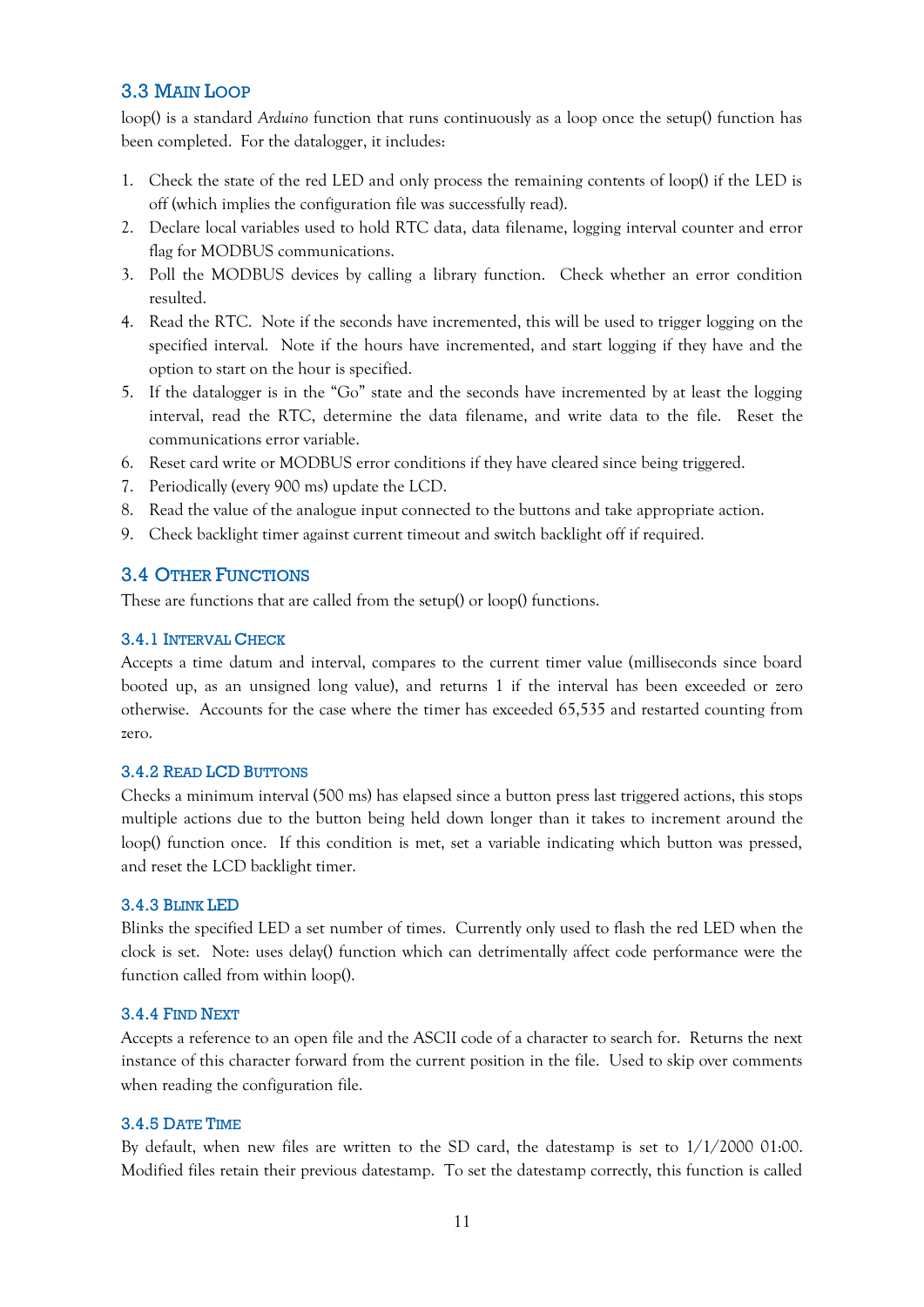to set the datestamp to the current value of the RTC. Note: if the configuration file is altered by the program, the datestamp is not updated so it still indicates when the file was last edited by the user.

#### <span id="page-11-0"></span>3.5 RECOMMENDATIONS FOR FUTURE IMPROVEMENTS

Issues not fully resolved or implemented include:

- 1. Certain combinations of baud rate and parity setting result in either no data being returned by MODBUS communications, or the data to be offset by one in the holding array (see Appendix 5). The latter has been adjusted for in code. At present no MODBUS master library has been identified that overcomes this problem. They all appear to use a relatively crude communications timing mechanism that may mot remain robust for all different permutations of communications settings.
- 2. A lack of exhaustive error checking (for invalid values entered by the user) when reading the configuration file. This could significantly complicate reading data from the file.
- 3. Error detection for MODBUS communications errors and SD card write errors is not reliable. For MODBUS, this could possibly be improved by interrogating other diagnostic values returned by the function. For the SD card it is a consequence of write caching and would require the use of a more low level and complicated SD card library.
- 4. No checking for a full SD card. Again this would only be possible using a more low level and complicated SD card library.

#### <span id="page-11-1"></span>**4. USER GUIDE**

<u>.</u>

- 1. *Prepare the MODBUS network*: Use shielded twisted pair cable to connect together all the MODBUS devices, starting from the datalogger and linking each device in turn. Connect all the + (or B) terminals with one wire (connect to pin 1 of the 9-pin D connector on the datalogger), connect all the – (or A) terminals with the other wire (connect to pin 2 of the 9-pin D connector on the datalogger), and connect all the ground terminals to the screen of the cable (and connect to pin 5 of the 9-pin D connector on the datalogger). Note: some devices transpose A and B; if a device does not respond try swapping the connections on that particular device. On the last device connect a 120 $\Omega$  resistor between the + and – (B and A) terminals on the device at the end of the line.
- 2. *Configure the MODBUS devices*: Set a unique slave ID (address) on each slave device, in the range 1 to 247 (up to 255 is possible, but does not adhere to the MODBUS standard). Set the baud rate, parity and stop bits on each device to a common value. 9600 baud and odd parity is recommended<sup>14</sup>. Valid baud rates are 300, 600, 1200, 2400, 4800, 9600, 14400, 19200, 28800, 38400, 57600, or 115200. Valid parity and stop bit settings are an odd or even parity check bit and one stop bit, or no parity check bit and 2 stop bits (no parity bit and one stop bit is supported, but does not adhere to the MODBUS standard). On MODBUS devices with a screen and menus, these settings are normally made via the menu system. Simpler devices may use switches or links to set the parameters, or require them to be set them by sending data to the device from a PC.
- 3. *Arrange power supply to datalogger:* The datalogger may be powered in one of three ways:
	- a. Via the 2.1 mm DC power socket. Requires a regulated DC supply of between 7 and 12 Volts, centre pin of connector positive.

<sup>&</sup>lt;sup>14</sup>Baud rates of 19,200 and 115,200, or even or no parity should be avoided as a bugfix has been implemented to overcome mis-ordered data for these settings. Baud rates of 1,200, 2,400 or 4,800 with even or no parity have been found to return no data. Two stop bits with a parity bit, or one stop bit and no parity bits have not been tested at all. See Appendix 5 for summary.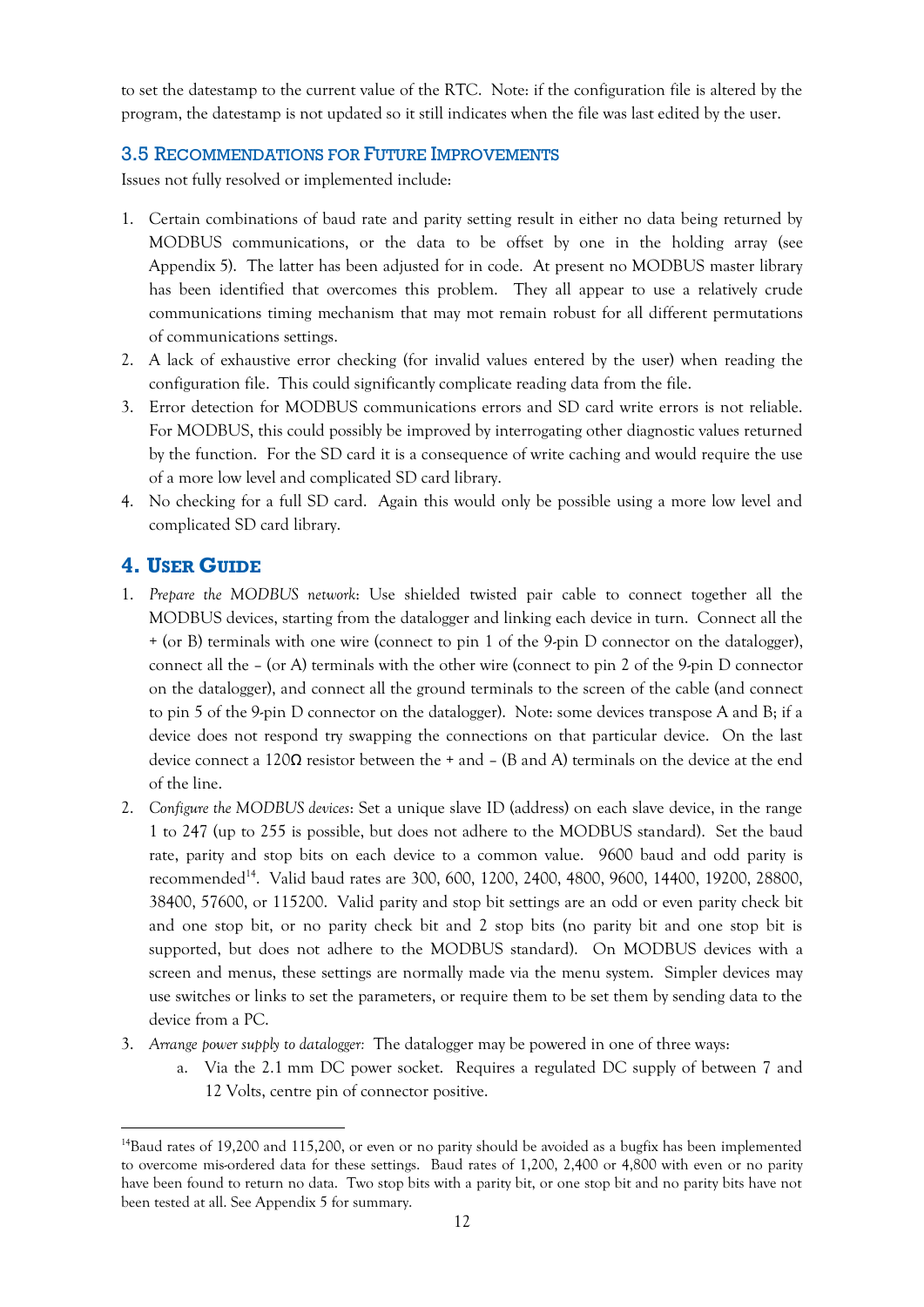- b. Via pin 9 (positive) and pin 5 (negative) of the 9 pin D connector. Requires a regulated DC supply of between 7 and 12 Volts. This may be more physically secure than the power connector.
- c. Via a USB cable and power supply. This may, however, come unplugged relatively easily. Power via the USB can be supplied at the same time as either method b or c below without ill effect. Devices such as computers are not recommended as a power source since they may attempt to communicate with the datalogger, leading to corruption or unexpected behaviour.
- 4. *Prepare a configuration file for the datalogger*: Settings are read from the text file *modlog.cfg* on the SD card. To create an example file (reproduced in Appendix 6), place an SD card that does not contain a file of this name in the datalogger and connect power to the datalogger. The datalogger screen shows the message Config file not found, created, and the red LED lights. Remove the card and edit the file on a PC. Note: the position of items is critical, in particular the colons, spaces and carriage returns<sup>15</sup>. Text before the colons on each line is not read.

**The first line in the file is <b>Update Time**  $(N/Y)$ : Setting to Y enables the real-time clock on the datalogger to be set when the logger is started. Set to N (also the default for any other character) if the clock is already correct (check this by starting the datalogger with an SD card inserted containing a valid *modlog.cfg* file). Note: the clock is only set the first time the file is read (when the datalogger is powered on or reset); the file is then modified so that the clock is not set if the datalogger is subsequently reset or power is lost and restored.

**The second line is New Time** (YYMMDDHHMMSS): This is the date and time that will be set if the option to set the clock is specified, starting with the two last digits of the year, then two digits indicating the month and so on for day, hour, minute and seconds. Set it a little while into the future, you will be prompted to press a button to set the clock to this value when the datalogger is started. If the clock is not being set, this line must still be included in the file, but the value is ignored.

**The next line specifies the baud rate**, set to one of the values listed in step 2 above.

**The next line specifies the type of parity bit** (N for none, O for odd or E for even). Any other character is interpreted as odd parity.

**The next line specifies the number of stop bits** (1 or 2). Any other character is interpreted as one stop bit.

**The next line sets the logging rate in seconds**. This can be set as an integer between 1 and 65,535.

**The next line specifies how frequently a new datafile is created** (H for hourly, D for daily, M for Monthly, Y for yearly or N for Never; other values are interpreted as N.). Logging into a series of smaller files reduces the risk of corruption and data loss, but can make the data more difficult to work with. A new file is created every time the element of the date or time specifies changes to a new value, i.e. on every new hour, day, month or year. The filename is in the form *YYMMDDHH.csv* where *YY* is the year, *MM* the month, *DD* the date and *HH* the hour (only

<u>.</u>

<sup>&</sup>lt;sup>15</sup> If the file is altered, it may not be read properly and lead to unpredictable behaviour of the datalogger. One possible indicator of this is garbled characters in the confirmation message displayed at step 5d.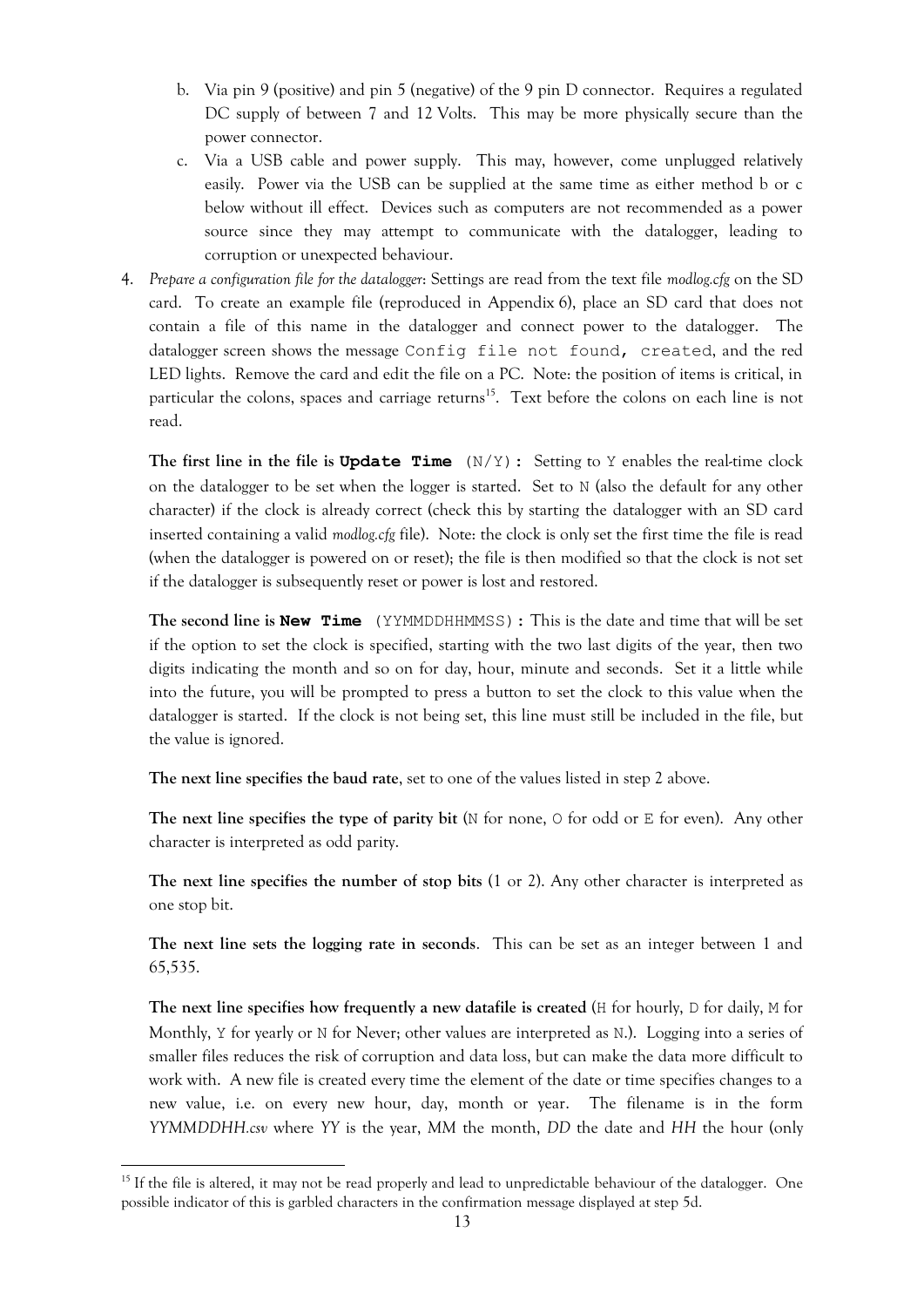elements that will increment between files are included, for example if a new file is created monthly, the filename is of the form *YYMM.csv*).

**The next line specifies the starting file number** as two numeric digits. This line must be present, but the value is only used if the new file rate is set to N. Data are then logged to a file named *modlogXX.csv*, where *XX* is the file number. This number can be incremented during logging to create a new file (useful if, for example, conducting an experiment and saving data for each scenario into a different file). To ensure all data are logged to a single file that cannot be changed set the file number to 99.

Note: Existing files are not overwritten, if a file already exists data are appended to the end of the file.

**The next line sets the initial state of the datalogger** when started or reset. Valid values are:

G – Start logging as soon as possible (also the default for any unlisted character);

S – Enter the Stop condition and only start when the Go/Stop button is pressed (persistent, after a reset or power off/on the datalogger will again enter the stop condition);

s - Enter the Stop condition and only start when the Go/Stop button is pressed (non-persistent, file is modified when read so that after a reset or power off/on logging will restart as soon as possible);

H – Synchronise to hour, logging only starts when the hour changes to a new value (persistent, after a reset or power off/on the datalogger will only restart logging when the hour changes). This is useful to ensure that timestamps have round values, but has the disadvantage that a gap in data of up to an hour may result if the logger is reset or after power is restored following an outage. The option works best if the logging rate is a factor of 3,600.

h – as H, but non-persistent (after a reset or power outage, logging resumes as soon as possible and is no longer aligned to a full hour).

**The next option sets whether the Go/Stop button can be used to stop the datalogger** (Y for yes or N for no; other values are interpreted as N).

**The next line is a header for the rest of the file, where the MODBUS registers to log are specified** (up to ten registers may be recorded). Each line below this contains the slave ID (1- 255), register type (C for read coil status (function 1), S for read input status (function 2), I for read input register (function 4) or H for read holding register (function 3)), and register number (0 – 65535). Each parameter is separated by a comma and the values for each register are on a new line. Note that the register numbers are zero-based, whereas some documentation states the registers starting at one so one must be subtracted from the number. Some documentation states register numbers in hexadecimal, the values must be converted to decimal. Some slave devices infer the register type from the register number, or the register type from the register number, so some experimentation may be necessary if the device does not respond as expected. Starting registers are 0 for read coil status, 10,000 for read input status, 30,000 for read input register or 40,000 for read holding register, so for example a device that infers the register number from the register type may require the register number to be set to 5,000 rather than 45,000 when reading holding register 45,000.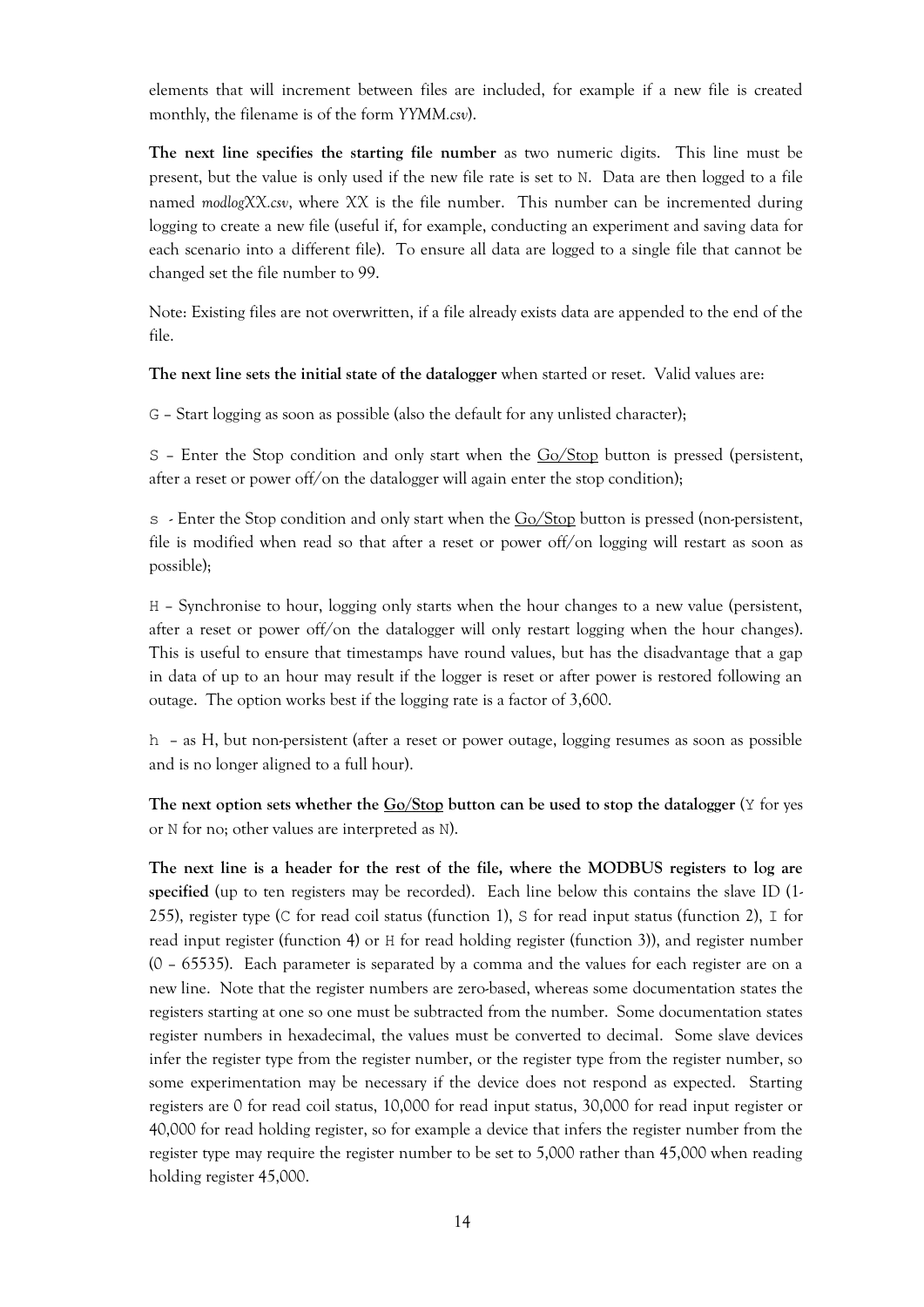- 5. *Switch the datalogger on:* Insert the SD card prepared in step 4 and provide power as in step 3. The datalogger is initialised as follows:
	- a. *The SD card is checked.* If the SD card cannot be read, an error message SD Card Error is displayed and the red LED lights. Datalogging is not possible. Check that the card is formatted as FAT16 or FAT32.
	- b. *The modlog.cfg file is read.* If the file is not found but an example file could be written, the error message Config file not found, created is displayed. If the file is not found and an example file could not be written, the error message Config file not found, failed is displayed. If the file is present but could not be read, the error message Config file won't open is displayed. In any of these cases the red LED lights and datalogging is not possible.
	- c. If the option to set the clock was specified in the *modlog.cfg* file, the message Press Go/Stop to set clock is displayed. Wait until the current time is that specified in the file, then press the  $Go/Stop$  button momentarily. The red LED flashes once and a confirmation message is shown briefly: Clock set to *DD*/*MM HH*:*MM*:*SS* (showing the date and time).
	- d. A message confirming the communications and logging parameters is briefly displayed, in the form

Baud, Data Bits Parity Stop Bits Logging Interval New File Interval

6. The datalogger enters its normal running mode. The display shows the following:

*Day/File Time Status Item Sl.ID Register Value*

where the entries are as follows:

*Day/File* displays the day of the month if the option to create a new datafile periodically was specified or if the current file number is the maximum permissible (99). Otherwise, the current file number is displayed (00 to 98).

*Time* displays the current time (in the form HH:MM:SS).

 $\Re$  displays an\* if the backlight timeout is one hour; if it is the default 30 s \* is not displayed.

*Status* is S if the logger is stopped, G if the logger is running, H if waiting to start (synch to hour active), E if there was an error writing to file (logging will resume if possible), or M if a complete set of values could not be read from the MODBUS devices during the previous logging interval.

*Item* is the item number (1 to 10) of a register specified in the input file. By default item 1 is displayed.

*Sl.ID* is the slave ID for the item number being displayed on screen.

*Register* is the register type for the item number being displayed on screen (C for read coil status, S for read input status, I for read input register or H for read holding register), followed by the register number (zero based) for the item number being displayed on screen.

*Value* is the last value read for the for the item number being displayed on screen (will update about every second, regardless of the logging interval).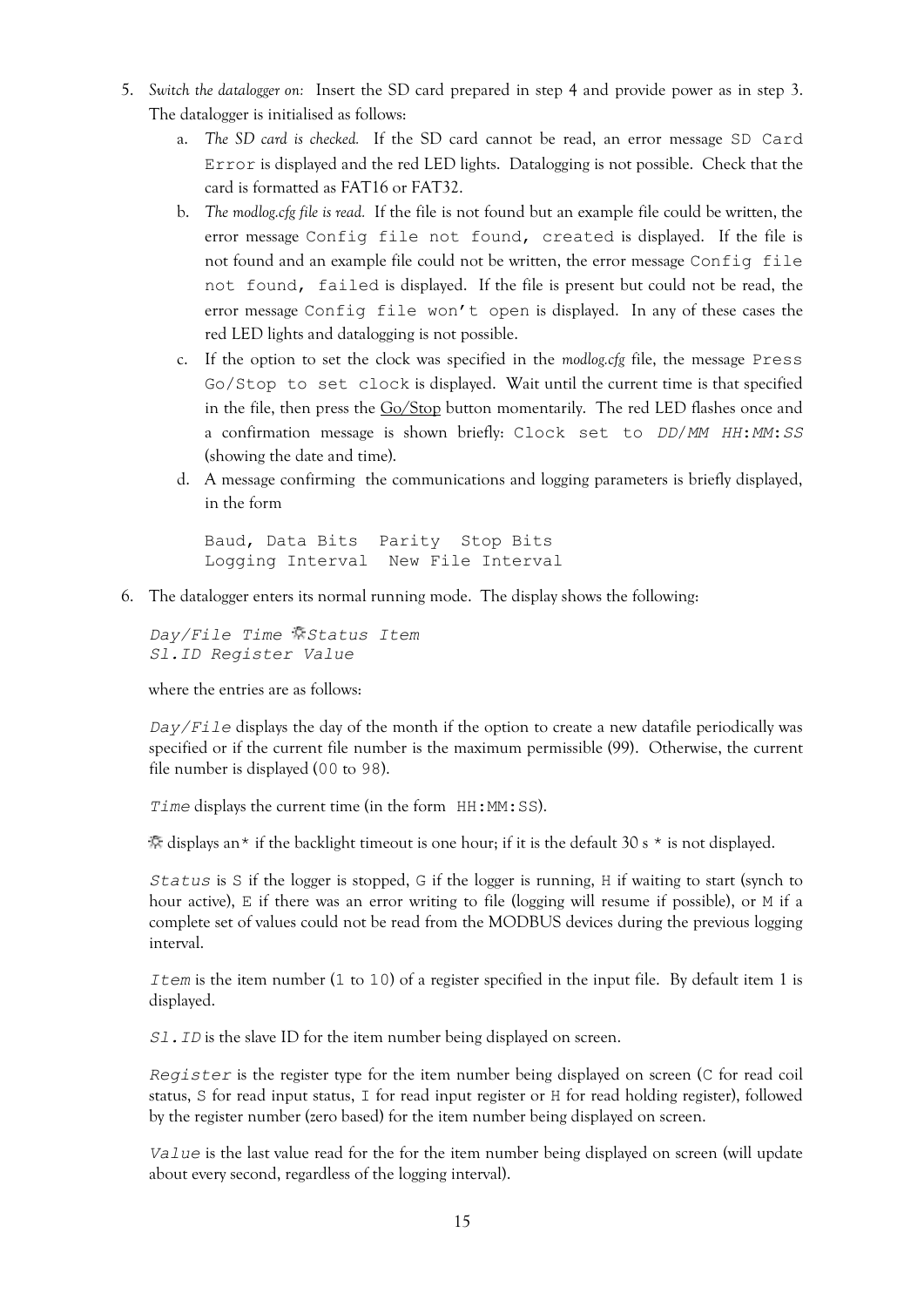The green LED will flash during normal running mode. The yellow LED will flash when a value is being written to the SD card. If an error condition develops with the SD card or MODBUS communications, the yellow LED will stay illuminated (due to caching of writing to the card, this error indication and the associated  $E$  status indicator may not be triggered for some time, even if the SD card is corrupt or removed; the MODBUS error checking is also not exhaustive).

7. The pushbuttons provide the following functions while the datalogger is running:

Go/Stop: If the datalogger is in the stop condition (S displayed) or synch to hour (waiting to start (H displayed), press this button momentarily to start logging immediately. If the datalogger is in the go condition (G, E or M displayed), press to stop logging (unless this option was disabled in the configuration file).

: The display backlight stays on for 30 s after normal running mode starts. It comes back on for 30 s after any button is pressed. Press this button to toggle between this default 30 s timeout and a 1 hour timeout (useful if you need to monitor values on the screen over an extended period). The contrast of the display can be adjusted by turning the screw to the left of  $\leq$  LCD Contrast.

Item +, Item –: Press to change the item number displayed on screen (if more than one register was specified in the configuration file).

File: If the option to log to a single file was specified, press this button to increment the file number by one (the file number is shown at the top left of the screen, until it reaches the maximum permissible value of 99, when it is replaced by the day of the month and the File button will have no effect).

Reset: Resets the datalogger (returning to step 5). Previously logged data are retained.

8. To retrieve data, either power down the datalogger or (if available) press the Go/Stop button to stop datalogging. Remove the SD card and copy the files to a PC. Data written on each timestamp take the form:

14/02/18 10:00:09,0,34069,2348,7,5020

(Date Time, Error Flag, followed by register values separated by commas).

If Error Flag is 1, it indicates that a complete set of readings was not retrieved during this interval and one or more of the readings are those read previously.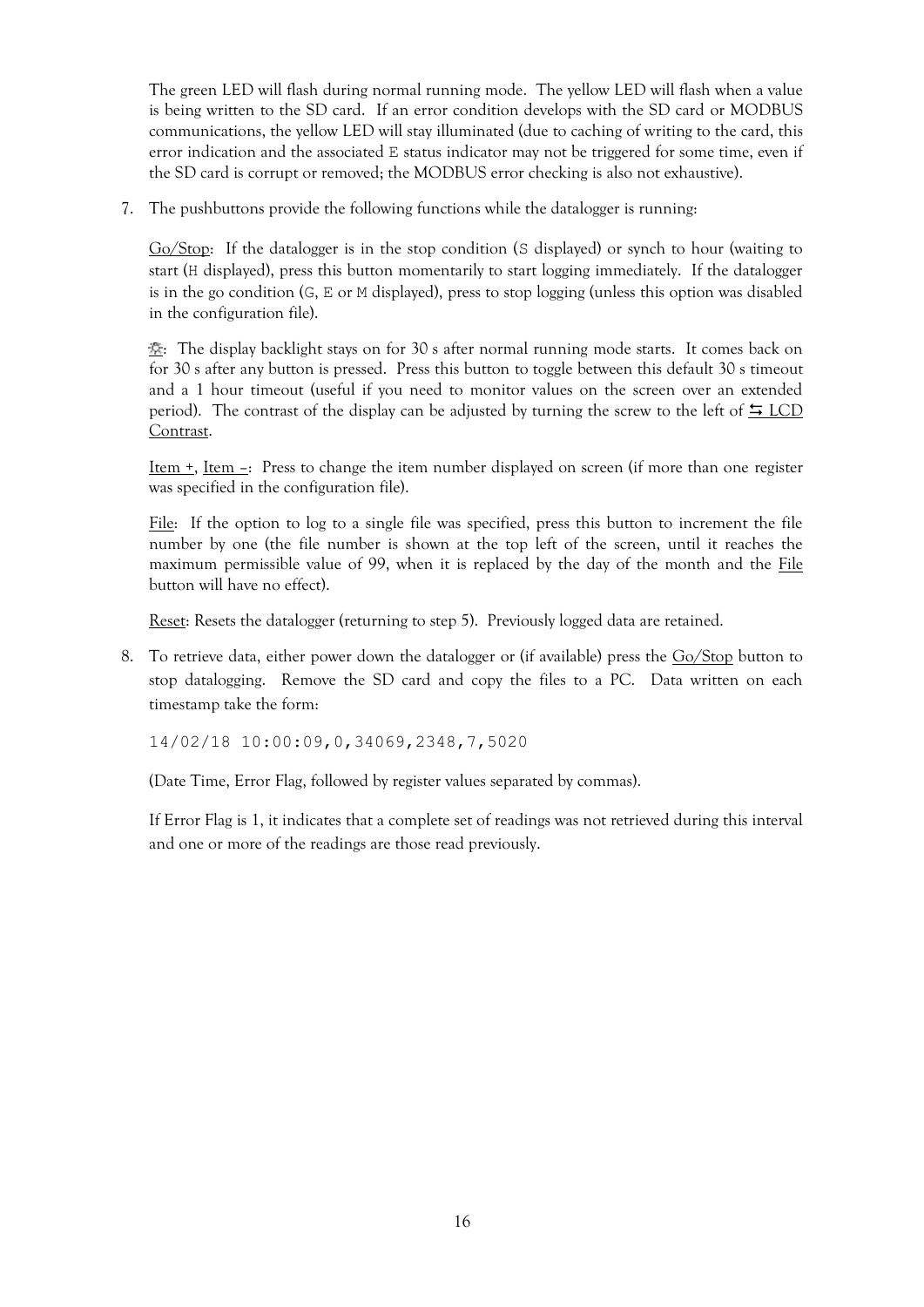## <span id="page-16-0"></span>**APPENDIX 1 COMPONENT LISTING**

| Item              | Detail                                                 | Source                               | <b>Approximate Cost</b> |
|-------------------|--------------------------------------------------------|--------------------------------------|-------------------------|
| Arduino Nano      | Arduino Nano v3.0<br>(ATMEGA 328P) CH340G              | eBay (scooterboy101)                 | £2.75                   |
| RS485 Adaptor     | RS485 Serial Port Adapter<br>Module TTL RS-485         | eBay (abaxas_uk)                     | £1.95                   |
| Real Time Clock   | DS1307 I2C RTC Real Time<br>Clock Module               | eBay (jlb_electrical)                | £2.75                   |
| SD Card Interface | Arduino compatible SD Card<br>Module                   | eBay (hobbycomponents)               | £2.99                   |
| LCD Shield        | Blue 16x2 (1602 / HD44780)<br>LCD Screen Keypad Shield | eBay (puretekuk)                     | £4.95                   |
| Stripboard        | $36$ strips x 62 rows                                  | Onecall PC01298                      | £6.66                   |
| LEDs              | 5 mm, Red, Yellow, Green                               | Onecall SC08044,<br>SC08046, SC08048 | £0.24                   |
| Series Resistors  | 470 $\Omega$ ¼ W                                       | Onecall RE03756                      | £0.06                   |
| D Connector       | 9 pin male solder bucket                               | Onecall CN00799                      | £0.72                   |
| Jackposts         | 10 mm length                                           | Onecall CN06421                      | £0.50                   |
| Power Socket      | 2.1 mm DC Power Socket                                 | Onecall AV15144                      | £0.45                   |
| Enclosure         | $120 \times 65 \times 40$ mm ABS                       | Onecall EN55081                      | £2.93                   |
| Battery           | <b>GP CR1220</b>                                       | Onecall BT00874                      | £0.67                   |
| Total             |                                                        |                                      | £27.62                  |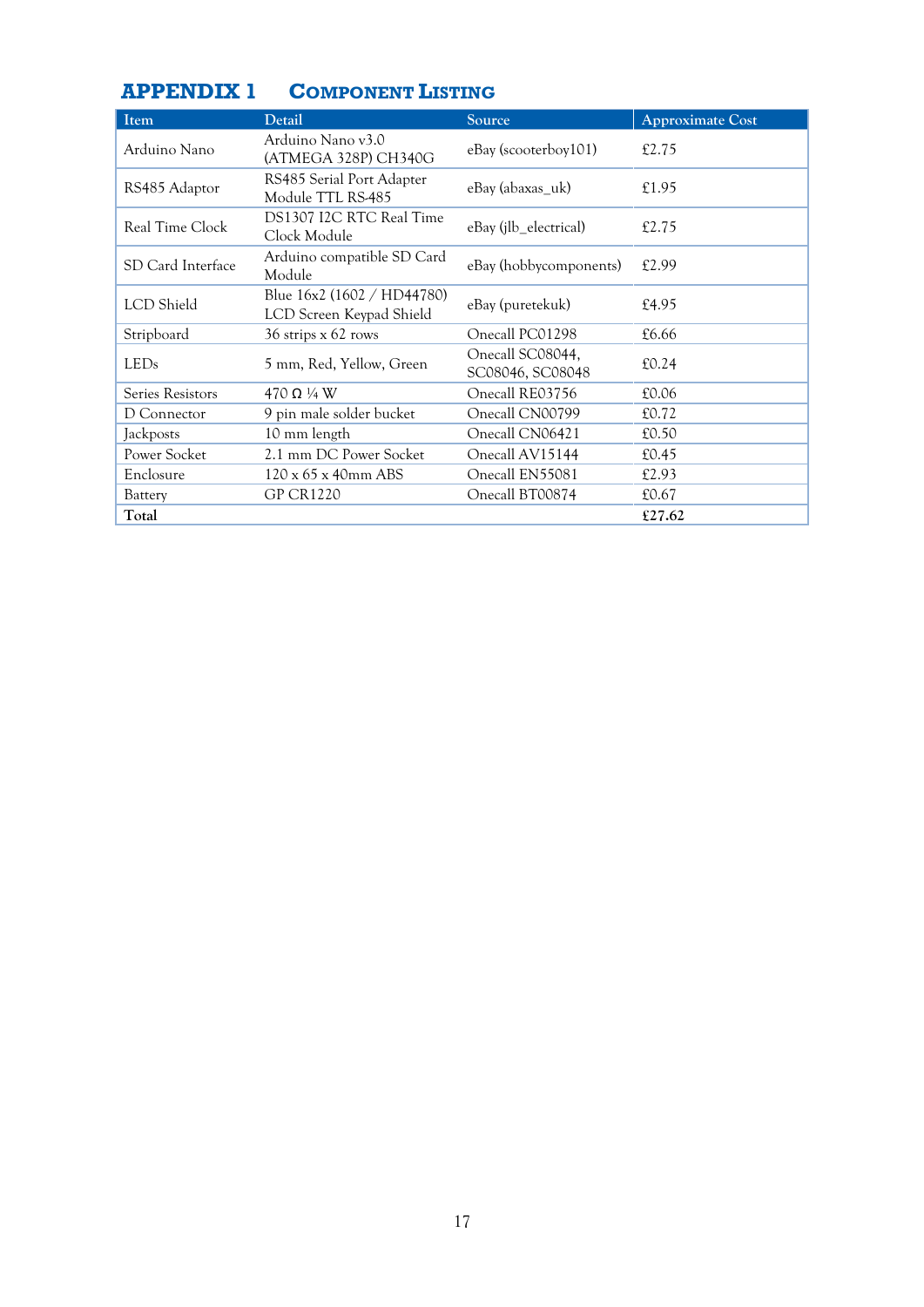# <span id="page-17-0"></span>**APPENDIX 2 PIN USAGE**

*Table 4.1 Pin usage on the Arduino*

| Pin                   | Allocation                                            | <b>Note</b>                                                                                                                                                                                                                                                                   |
|-----------------------|-------------------------------------------------------|-------------------------------------------------------------------------------------------------------------------------------------------------------------------------------------------------------------------------------------------------------------------------------|
| DO(RX)                | RS485 Interface (RO)                                  | Data Received from RS485                                                                                                                                                                                                                                                      |
| D1(TX)                | RS485 Interface (DI)                                  | Data Transmitted to RS485                                                                                                                                                                                                                                                     |
| D2                    | RS485 Interface (DE + RE)                             | DE high to transmit and RE low to receive so for half duplex<br>comms, can tie together                                                                                                                                                                                       |
| D <sub>3</sub>        | LCD backlight                                         | Set low to turn backlight off, but setting high can damage the<br>Arduino due to bad circuit design. Disable pullup by setting<br>digitalWrite(pin, LOW); pinMode(pin,<br>INPUT) ;, then use pinMode (pin, INPUT); to turn light<br>on and pinMode (pin, OUTPUT); to turn off |
| D4                    | LCD Data Bit 4                                        |                                                                                                                                                                                                                                                                               |
| D <sub>5</sub>        | LCD Data Bit 5                                        |                                                                                                                                                                                                                                                                               |
| D <sub>6</sub>        | LCD Data Bit 6                                        |                                                                                                                                                                                                                                                                               |
| D <sub>7</sub>        | LCD Data Bit 7                                        |                                                                                                                                                                                                                                                                               |
| D <sub>8</sub>        | LCD Register Select Command / Data                    |                                                                                                                                                                                                                                                                               |
| D <sub>9</sub>        | LCD Clock / Enable                                    |                                                                                                                                                                                                                                                                               |
| D <sub>10</sub> (SPI) | SD Card (CS)                                          | Can use other digital pins, but SD.h always reserves pin D10<br>anyhow                                                                                                                                                                                                        |
| D <sub>11</sub> (SPI) | SD Card (MOSI)                                        |                                                                                                                                                                                                                                                                               |
| D <sub>12</sub> (SPI) | SD Card (MISO)                                        |                                                                                                                                                                                                                                                                               |
| D13 (SPI)             | SD Card (SCK)                                         |                                                                                                                                                                                                                                                                               |
| A0                    | Pushbuttons                                           | (each button has unique nominal series resistor)                                                                                                                                                                                                                              |
| A1 (D15)              | Green LED                                             | Using as a digital output                                                                                                                                                                                                                                                     |
| A2 (D16)              | Yellow LED                                            | Using as a digital output                                                                                                                                                                                                                                                     |
| A3(D17)               | Red LED                                               | Using as a digital output                                                                                                                                                                                                                                                     |
| A4 (I2C)              | RTC (SDA)                                             |                                                                                                                                                                                                                                                                               |
| A5 (I2C)              | RTC (SCL)                                             |                                                                                                                                                                                                                                                                               |
| A <sub>6</sub>        | Spare                                                 | Analogue input only on this pin                                                                                                                                                                                                                                               |
| A7                    | Spare                                                 | Analogue input only on this pin                                                                                                                                                                                                                                               |
| Vin                   | 7-12 V DC Supply +ve                                  | Power supply to device (to power socket and D connector pin 9)                                                                                                                                                                                                                |
| 5V                    | 5 V supply from Arduino                               | Power to RTC, SD, RS485 and LCD, D connector pin 6                                                                                                                                                                                                                            |
| 3.3V                  | 3.3 V supply from Arduino                             | Not Used                                                                                                                                                                                                                                                                      |
| <b>RST</b>            | Reset (ground to reset)                               | Connected to LCD PCB for reset button                                                                                                                                                                                                                                         |
| AREF                  | Reference voltage                                     | Connected to LCD PCB                                                                                                                                                                                                                                                          |
| <b>GND</b>            | To RTC, SD, RS485 and LCD, power<br>supply ve contact | To RTC, SD, RS485 and LCD, power socket and D connector<br>pin 5                                                                                                                                                                                                              |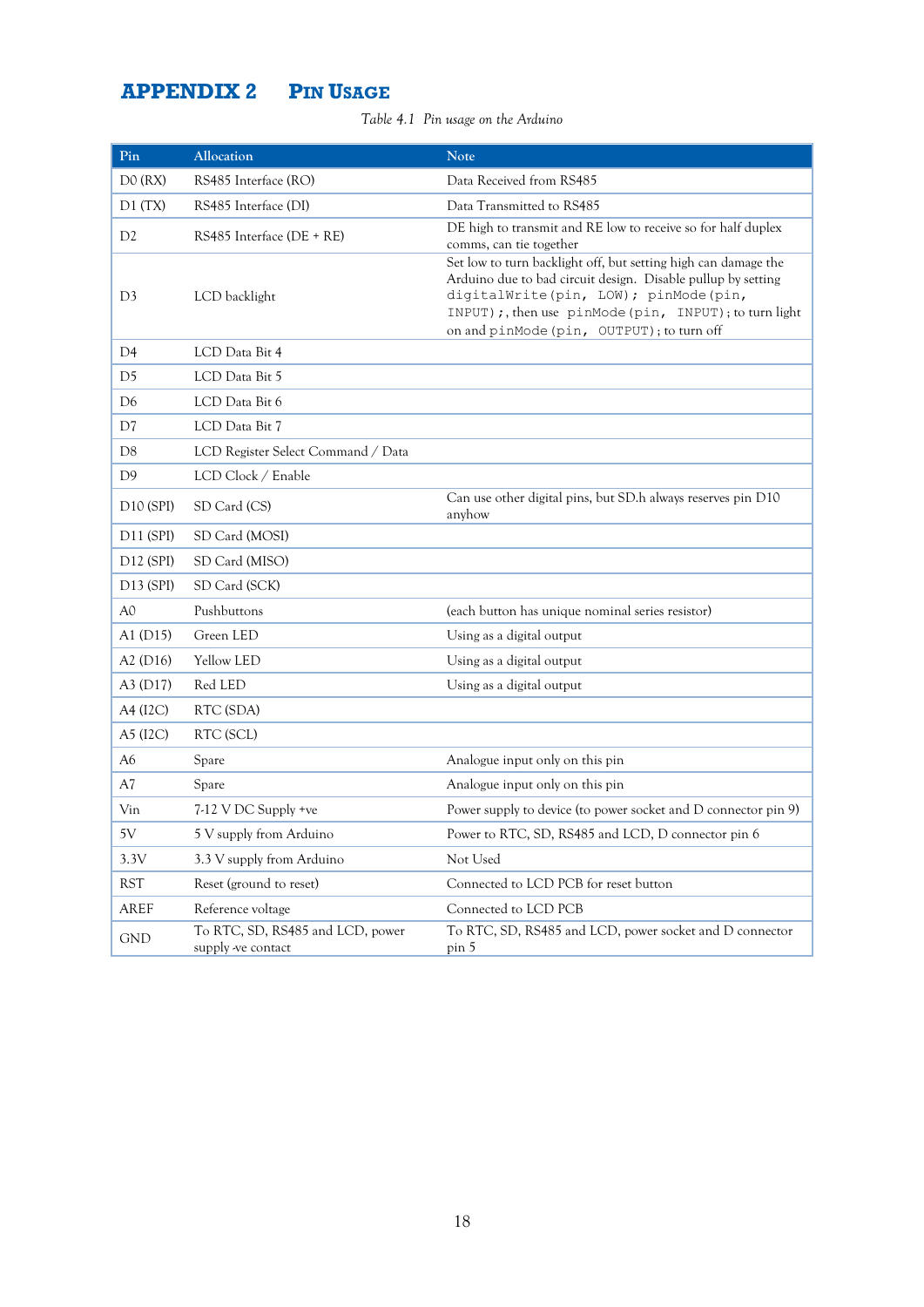*Table 4.2 D connector pinout*

| Pin            | Allocation                        |
|----------------|-----------------------------------|
| 1              | $RS485 + (B)$                     |
| $\overline{c}$ | $RS485 - (A)$                     |
| 3              | Spare                             |
| 4              | Spare                             |
| 5              | RS485 Ground; Power Supply Ground |
| 6              | +5V Out (reserved)                |
| 7              | Spare                             |
| 8              | Spare                             |
| 9              | 7-12 V Power Supply In            |

#### <span id="page-18-0"></span>**APPENDIX 3 CODE LISTING**

//MODBUS DATALOGGER //T.A.Mitchell Feb 2018 //LIBRARIES #include <LiquidCrystal.h> //LCD Library #include <SPI.h> //SPI Bus for SD Card #include <SD.h> //Simple SD card library #include <Wire.h> //I2C Comms for RTC on A4 and A5 #include <HCRTC.h> //RTC #include <SimpleModbusMaster.h> //Modbus RTU //DEFINITIONS to insert into code at compile time (so end up in flash memory not RAM) #define I2CDS1307Add 0x68 //I2C address for the RTC //LCD Pins #define pin\_RS 8 //arduino pin wired to LCD RS #define pin\_EN 9 //arduino pin wired to LCD EN #define pin\_d4 4 //arduino pin wired to LCD d4 #define pin\_d5 5 //arduino pin wired to LCD d5 #define pin\_d6 6 //arduino pin wired to LCD d7 #define pin\_d7 7 //arduino pin wired to LCD d8 #define pin\_BL 3 //arduino pin wired to LCD backlight circuit //Indicator LED Pins #define pin\_led\_G 15 //Green LED on pin 15 (= A1) - Normal Operating Mode Indicator LED (flash) #define pin\_led\_Y 16 //Yellow LED on pin 16 (= A2) - Logging Error LED (ON),Card Activity LED (flash) #define pin\_led\_R 17 //Red LED on pin 17 (= A3) - Initialisation Error LED (ON), Set Clock (Flash) //SD Card Select (SPI bus) #define SD\_CS 10 //Set ChipSelect Pin - use 10 as SD.h reserves this pin anyhow //Pushbuttons //The pushbuttons present 5V to the analogue pin via a resistor //0 to 5V is mapped to 0 to 1023 when the pin is read using analogRead() #define pin\_Button 0 //Analogue pin connected to buttons #define btnRightHighThresh 50 //Value under this implies right (File) button (measures as 0) #define btnUpHighThresh 250 //Value under this implies up button (Item +) (measures as 144) #define btnDownHighThresh 450 //Value under this implies down (Item -) button (measures as 342)<br>#define btnLeftHighThresh 650 //Value under this implies left (backlight) button (measures as 511)<br>#define btnSelectHighThresh //Button names: #define btnRIGHT 0 #define btnUP 1 #define btnDOWN 2 #define btnLEFT 3 #define btnSELECT 4 #define btnNONE 5 //Modbus #define timeout 1000 //Maximum time for slave to respond (ms) #define polling 200 //Maximum scan rate of master to allow slave to return to idle (ms) #define retry count 10 //Maximum retries if slave returns response timeout or error #define TxEnablePin 2 //Pin to set RS485 interface to transmit or receive //(set pin high to Transmit, sets DE and RE on RS485 PCB high. //DE must be high to transmit and RE low to receive) //Misc #define LongIntMax 4294967295 //Maximum value of a long integer, //used in timer check in case value has reset to zero in the interval #define Clock\_Int 100 //Interval to check RTC (ms) to trigger next log to file. //Should happen several times a second #define WriteLED\_Int 500 //Interval to keep yellow LED on after writing file (ms). //Should be long enough to see it, e.g. 500ms

#define Def BL Timeout 30000 //Default Backlight timeout in ms, e.g. 30,000ms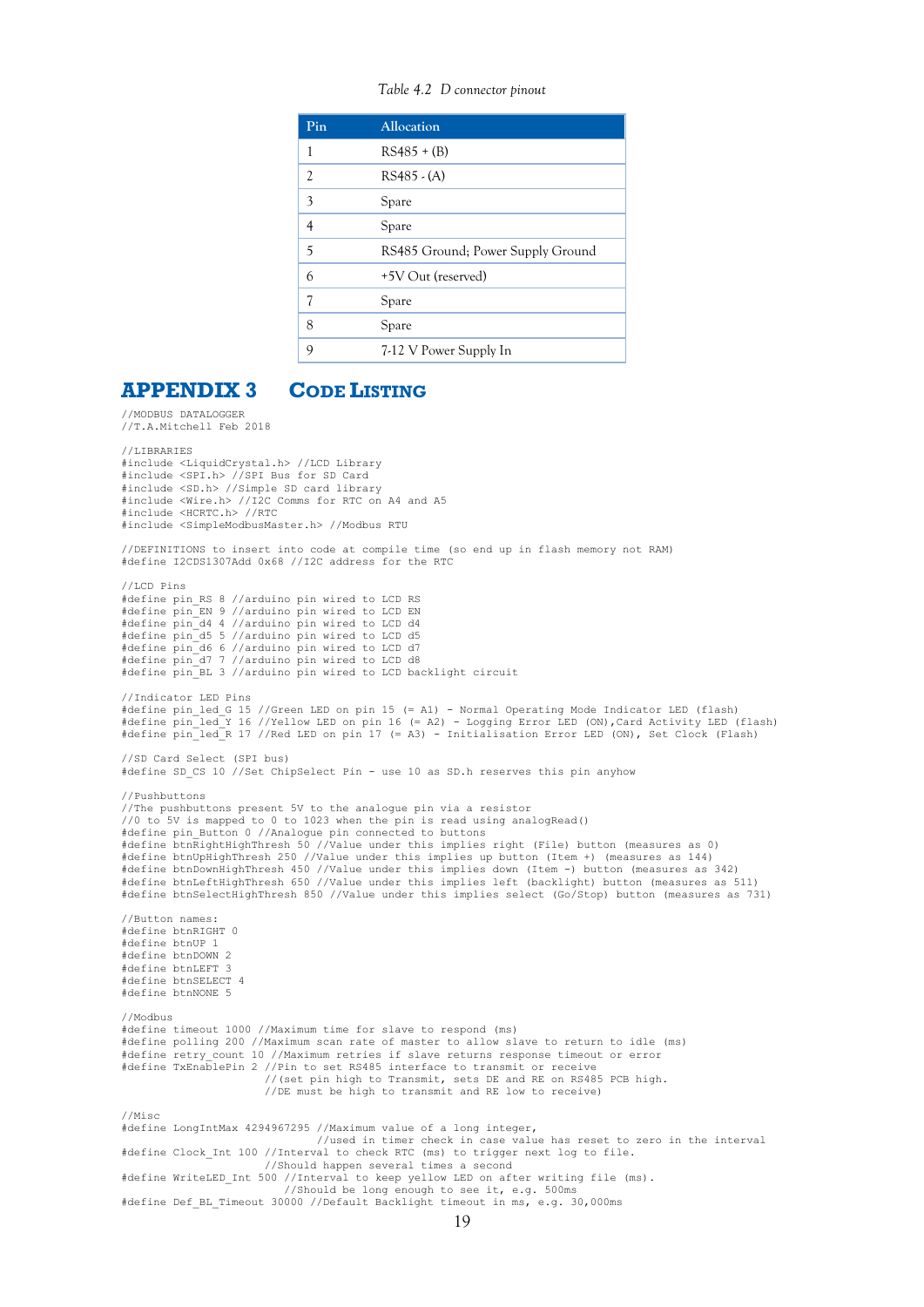#define LCD\_UD\_Int 900 //LCD Update Interval (ms). //Should happen just over once a second so clock seconds increment nicely #define But\_Int 500 //Maximum button press interval (ms), //stops multiple triggering of button command actions due to fast running of code. //500ms is suitable, short enough not to be noticeable by user, //but long enough to debounce #define Msg\_Delay 5000 //Delay (ms) after certain LCD messages before proceeding to next action // that might write to the LCD, e.g. 5,000ms //GLOBAL VARIABLES unsigned int LogInterval = 1; //Logging interval in seconds (overwritten with value from config file) byte QtyRegs = 0; //Number of registers defined in config file to be read byte newFiles; //How often to create a new datafile, value is the number of digits in the name //(without extension) of file to create each time, minus 1 //(1 for yearly, 3 for monthly, 5 for daily and 7 for hourly) byte lcd key = btnNONE; //Button number pressed by user, see function read LCD buttons int adc  $\overline{key}$  in = 0; //Analogue value of button pin char logger\_status; //Logger Status - G=Go, S=Stop, E=Card Error, M-Modbus Error, //H=Synch to hour (persistent), h=Synch to hour (not on subsequent resets) char DisableStop; //Stop logging using pushbutton only available if 'N', //note if not 'N' synch to hour can be overridden by pressing button to start logging byte disp\_reg = 0; //Register to display on LCD (zero based) - changeable using buttons byte FileN = 99; //File Number that can be incremented by user //Timer Variables unsigned long previousMillis; //Old timer value used to trigger RTC check unsigned long writeMillis; //Timer value at last card write //used to keep yellow LED on for a short period after write unsigned long Prev\_LCD\_UD = 0; //Timer at last LCD update unsigned int Secs = 65534; //Elapsed seconds (read from RTC) since values last logged, //large value ensures logging starts immediately byte OldSecs; //Previous seconds value read from RTC - to detect change in RTC seconds to //trigger logging on an interval defined in seconds byte OldHour; //Used for synch to midnight start - only start logging when hour increments //LCD Backlight Timer unsigned long oldBLTime=0; //Time backlight last turned on<br>unsigned long BL Timeout = 0; //Backlight timeout in ms //Previous button Press unsigned long OldButTime =  $0$ ; //Time of last button press //Modbus Error Flags byte MErrorMin = 1; //MODBUS error condition, set to zero (no error) whenever modbus reading //successful for all registers and reset to 1 (error) after each write to file //MODBUS data structures #define TOTAL NO OF REGISTERS 10 //Max number of registers to log, used to allocate memory, //same as total packets as all packets are sized for one register // Create an array of Packets to be configured Packet packets[TOTAL\_NO\_OF\_REGISTERS]; //Create an array to hold returned data in its raw form of unsigned integers unsigned int holdingRegs[TOTAL\_NO\_OF\_REGISTERS]; byte RegOffset = 0; //Bugfix for values being returned in wrong array subscript in holdingRegs. //Determined by testing for each baud and parity setting. 0 if no adjustment, //1 adds one to subscript and highest number becomes zero (if only one register, is //unaffected) //INITIALISE DEVICES LiquidCrystal lcd( pin\_RS, pin\_EN, pin\_d4, pin\_d5, pin\_d6, pin\_d7); //Initialise LCD HCRTC HCRTC; //Initialise RTC library //Setup function reads or creates a config file //Sets up the serial port as modbus slave //Updates the RTC if the config file requests this (then writes to config file to stop future RTC //update on reset) void setup() { //Local variables for config unsigned long serBaud; //Baud Rate byte serParity; //Parity N/O/E = None/Odd/Even byte serStop; //1 or 2 byte serConfig; //Value to set Data bits, parity and stop bits byte dataRead; //Raw data from file unsigned int slaveID, slaveReg, lineStartPos,  $x = 0$ ; //Parameters to read slave ID and registers<br>//from file //from file byte func, invalidEntry = 0, commaCount = 0; //Various variables used to read register parameters from //file byte rtcData[6]; //Store elements of date and time to write to RTC to set it byte i; //Counter to loop over characters char BaudStr[7]; //Reads baud rate as series of character digits char tempStr[6]; //Reads log rate, file number and register number as series of character digits char timeStr[3]; //Reads in the two digits of each time variable unsigned int logRate; //Log rate in raw state read from file // set up the LCD's number of columns and rows: lcd.begin(16, 2);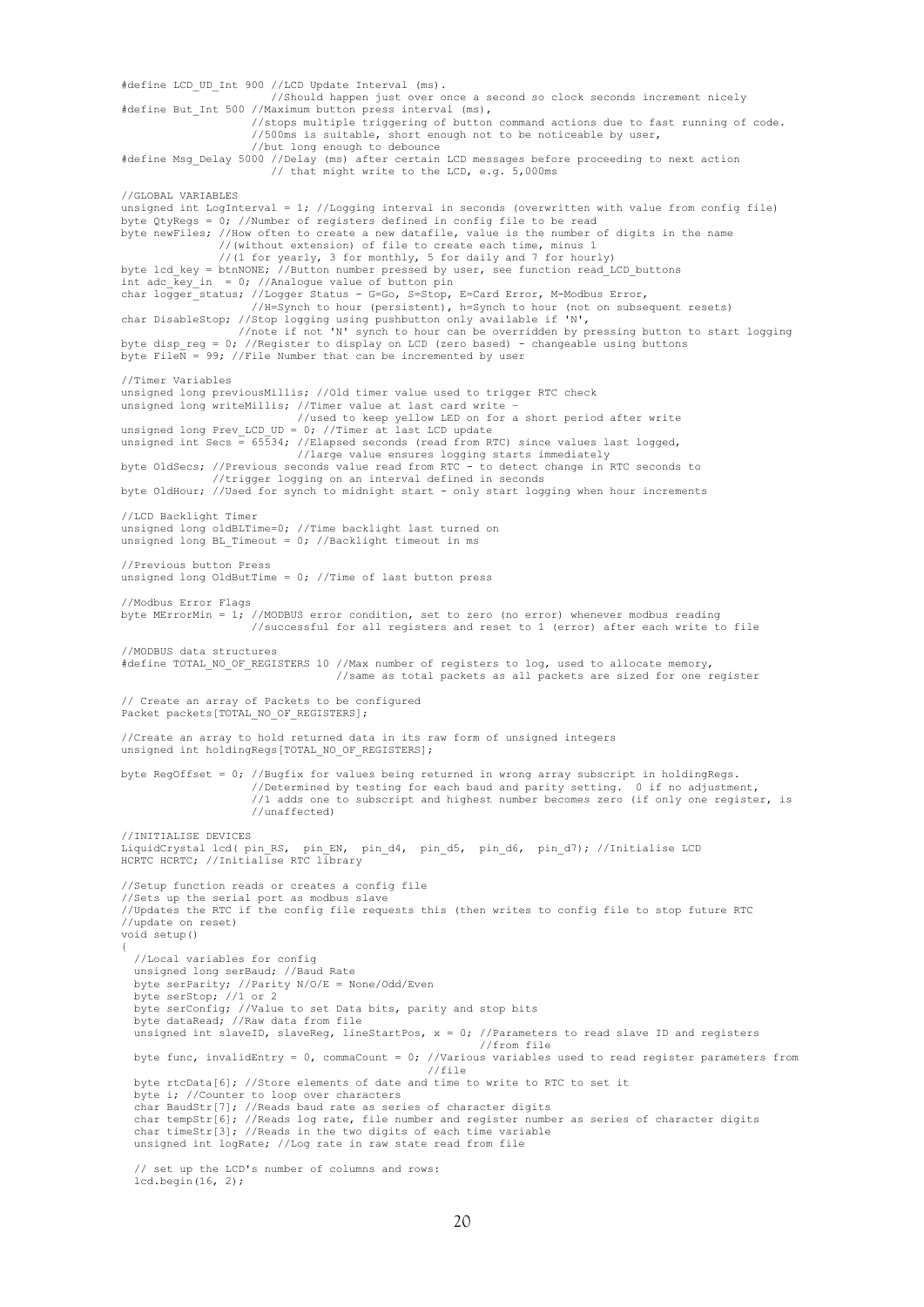```
 // Initialise backlight
BL Timeout = Def BL Timeout; //Backlight timeout to default
 digitalWrite(pin_BL, LOW); //Ensures pullup disabled to avoid damage due to backlight circuit bad
 //design
 pinMode(pin_BL, INPUT); //Set Backlight On
  //Initialise LED Pins
 pinMode(pin_led_G, OUTPUT);
 pinMode(pin_led_Y, OUTPUT);
 pinMode(pin_led_R, OUTPUT);
  //Initialise RS485 Pin 
  pinMode(TxEnablePin, OUTPUT);
  digitalWrite(TxEnablePin,LOW);//Receive 485
   //Initialise SD card pin
 pinMode(SD_CS, OUTPUT);
  digitalWrite(SD_CS, HIGH);
   //Initialise RTC
 HCRTC.RTCRead(I2CDS1307Add);
   //Open up the SD Card
  if (!SD.begin(SD_CS)) //If fail to initialise SD comms trigger error condition and message
   {
     lcd.print(F("SD Card Error"));
    digitalWrite(pin led R, HIGH); //RED LED ON
     //Exit setup
     return;
\rightarrow else //card is present
\overline{\phantom{a}} //Does the config file exist?
     if (!SD.exists("modlog.cfg")) //If config file missing create an example and trigger error condition
                                        //and message
\left\{\begin{array}{ccc} \end{array}\right\} //If no config file, create am example
 SdFile::dateTimeCallback(dateTime); //Set datestamp for file
 File dataFile = SD.open("modlog.cfg", FILE_WRITE); //create example file
       if (dataFile) 
 {
         //Create example
          //F() stores strings in flash memory rather than RAM
          //Example for ABB B21 meter, 9600,8O1, 5 minute logging, new file daily, log all 4 registers 
 //of active import (20480-20483), 2 registers of L1-N voltage (23296-23297), 
 //2 registers of L1 Current (23308-23309), L1 frequency (23340)
          dataFile.println(F(
             "Update Time (N/Y): N\r\n"
            "New Time (YYMMDDHHMMSS): 180212130000\r\n"
            "Baud: 9600\r\n"
            "Parity (O/E/N): O\r\n"
 "Stop Bits (1/2): 1\r\n"
 "Log Rate (1-65535 S): 300\r\n"
            "New File Rate (N/H/D/M/Y): D\r\n"
            "Starting File Number (00-99): 99\r\n"
            "Initial State (G/S/s/H/h): G\r\n"
            "Disable Stop (Y/N): N\r\n"
            "Registers to Log (Slave ID,Type (C/S/I/H),Reg No):\r\n"
            "6,H,20480\r\n"
           "6, H, 20481\rm\ "6,H,20482\r\n"
            "6,H,20483\r\n"
            "6,H,23296\r\n"
            "6,H,23297\r\n"
           "6, H, 23308 \r\n\pi" "6,H,23309\r\n"
           "6.H.23340\rm\r\rm\r\n dataFile.close(); //close file 
          lcd.print(F("Config file not"));
         lcd.setCursor(0,1); //LCD Column (0-15), row (0-1) //Move to new line
 lcd.print(F("found, created"));
 digitalWrite(pin_led_R, HIGH); //RED LED ON
          //Exit setup
          return;
 } 
      .<br>else //Failed to create a config file
 {
         lcd.print(F("Config file not"));
         lcd.setCursor(0,1); //LCD Column (0-15), row (0-1) //Move to new line
          lcd.print(F("found, failed"));
         digitalWrite(pin_led_R, HIGH); //RED LED ON
         //Exit setup
         return;
       } 
 }
     else //Config file is present, read it
\left\{\begin{array}{ccc} \end{array}\right\}File dataFile = SD.open("modlog.cfg", FILE WRITE); //open file, leave datestamp as is
       if (dataFile) 
 {
          dataFile.seek(0);//go to start of file
```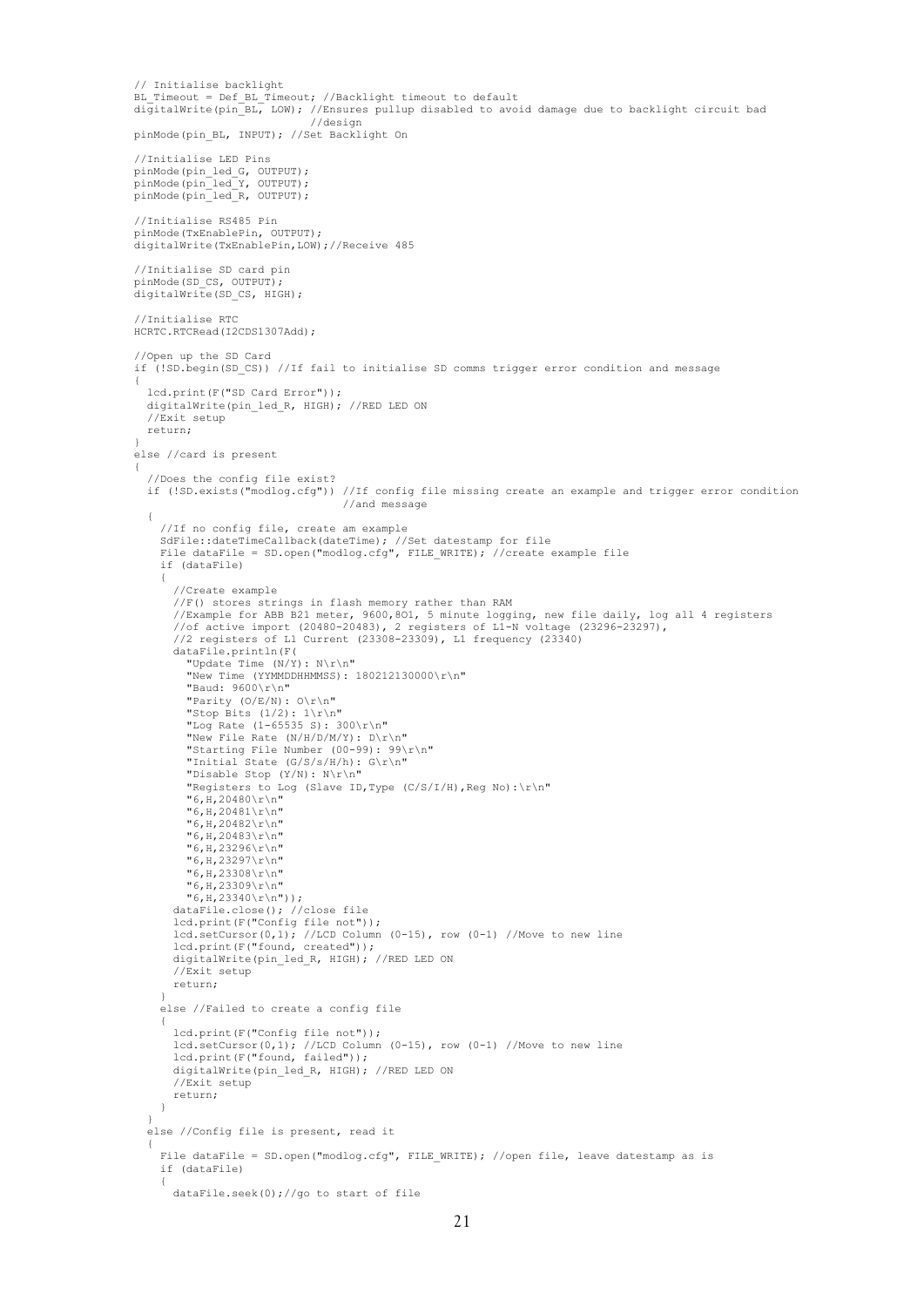```
dataFile.seek(findNext(dataFile,':') + 1);//Find the first parameter
```

```
if (dataFile.peek() == 'Y') //Update RTC specified (Peek reads without changing current
                                       //position in file)
         {
           dataFile.write('N'); //Change to N so clock not set again on next reset
          dataFile.seek(findNext(dataFile,':') + 1);
           //Loop over Year (5), Month (4),Date (3), Hour (2), Minute (1), Second (0)
          for(i=5; i<255; i--)
           {
            timeStr[0] = dataFile read();
            timeStr[1] = dataFile.read();rtcData[i] = atoi(timeStr); }
          .<br>//Set RTC
           //Display message to press button to set clock
           lcd.print(F("Press Go/Stop to"));
 lcd.setCursor(0,1);
 lcd.print(F("set clock"));
           //Wait for keypress
           do
\{adc key in = analogRead(pin Button); //Read button
 } while ((adc_key_in > btnSelectHighThresh) || (adc_key_in < btnLeftHighThresh)); //Keep
 //looping until value is in the range for the Select button
            //Set clock
           HCRTC.RTCWrite(I2CDS1307Add, rtcData[5], rtcData[4], rtcData[3], rtcData[2], rtcData[1],
            rtcData[0], 1); //Set Clock, last parameter is weekday and not used
          delay(100); //Delay to let the clock be set
           //Message displaying new time
           HCRTC.RTCRead(I2CDS1307Add); //Read RTC
           lcd.clear();
           lcd.print(F("Clock set to:"));
 lcd.setCursor(0,1); //LCD Column (0-15), row (0-1) //Move to new line
 lcd.print(HCRTC.GetDateString()); //Display date
           lcd.setCursor(5,1); //LCD Column 0 (0-15), row 0 (0-1)
 lcd.print(" "); //Erase year
 lcd.setCursor(6,1); //LCD Column 0 (0-15), row 0 (0-1)
          lcd.print(HCRTC.GetTimeString()); //Display time
           blinkLED(pin_led_R,1); //blink LED to signify time updated
          delay(Msg Delay); //Pause so can read LCD diagnostic message
 }
         else //don't need to update time
\left\{ \begin{array}{cc} 0 & 0 \\ 0 & 0 \end{array} \right\} dataFile.seek(findNext(dataFile,':') + 1); //Move to clock set value, but will not be used
         }
          //Baud rate (read as multiple chars)
         dataFile.seek(findNext(dataFile,':') + 1);
        i=0:
         do
         {
           dataRead = dataFile.read();
           BaudStr[i] = dataRead;
          i++;
         } while ((dataRead != 13) && (i<7)); //read up to 6 chars or carriage return
         serBaud = atol(BaudStr); //can be over 65535 so use atol (ascii to long) instead of 
                                   //atoi (ascii to int)
         //Parity
        dataFile.seek(findNext(dataFile,':') + 1);
        serParity = dataFile.read();
         //Stop Bits
        dataFile.seek(findNext(dataFile,':') + 1);
        serStop = dataFile.read();
         //Set serConfig from constants
         switch (serParity)
\left\{ \begin{array}{cc} 0 & 0 \\ 0 & 0 \end{array} \right\} case 'N':
            if(serStop == '1') {
                serConfig = SERIAL 8N1; //This breaks the MODBUS RTU standard but is used by
                                           //some devices
 }
             else //2 stop bits by default
\{serConfig = SERIAL 8N2;
 }
           break;
           case 'E':
            if(serStop == '2') {
                serConfig = SERIAL 8E2; //This breaks the MODBUS RTU standard
 }
```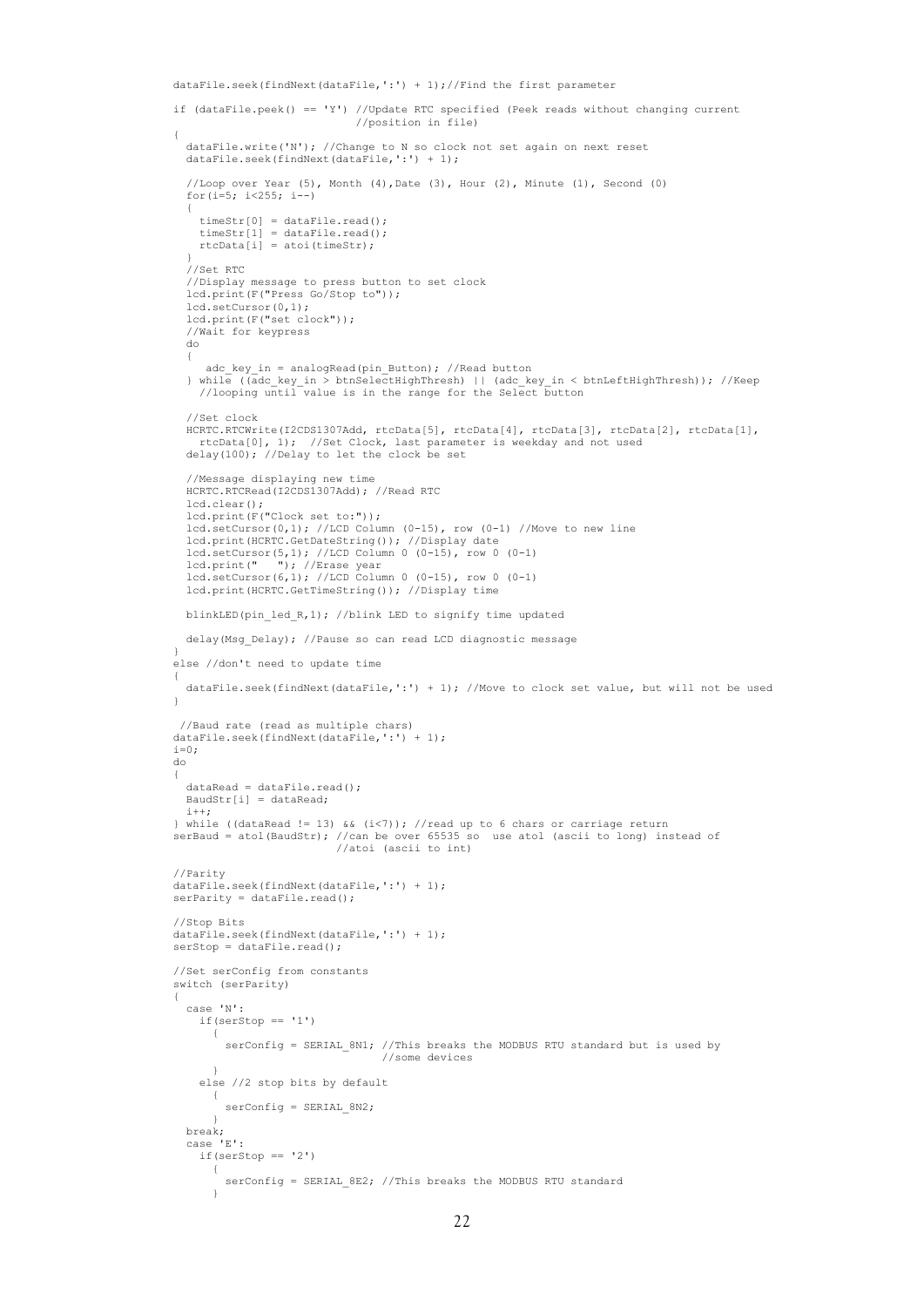```
 else //1 stop bit by default
 {
                   serConfig = SERIAL 8E1; }
             break;
             default: //Odd Parity
              if(serStop == '2')
 {
                   serConfig = SERIAL 802; //This breaks the MODBUS RTU standard
 }
               else //1 stop bit by default
\{serConfig = SERIAL 801;
 }
             break;
          }
          //Set the RegOffset bugfix variable depending on selected comms parameters
 //Note: 8E2 not tested, no adjustment made
 if ((serBaud == 19200) || (serBaud == 115200) || (serConfig == SERIAL_8N2) || 
              (serConfig == SERIAL_8E1))
\left\{ \begin{array}{cc} 0 & 0 & 0 \\ 0 & 0 & 0 \\ 0 & 0 & 0 \\ 0 & 0 & 0 \\ 0 & 0 & 0 \\ 0 & 0 & 0 \\ 0 & 0 & 0 \\ 0 & 0 & 0 \\ 0 & 0 & 0 \\ 0 & 0 & 0 \\ 0 & 0 & 0 \\ 0 & 0 & 0 \\ 0 & 0 & 0 & 0 \\ 0 & 0 & 0 & 0 \\ 0 & 0 & 0 & 0 \\ 0 & 0 & 0 & 0 & 0 \\ 0 & 0 & 0 & 0 & 0 \\ 0 & 0 & 0 & 0 & 0 \\ 0 & 0 & 0 & 0 & 0 \\ 0 & 0 RegOffset = 1;
         \overline{1} //Log Rate (read as multiple chars)
         dataFile.seek(findNext(dataFile,':') + 1);
          i=0;
          do
\left\{ \begin{array}{cc} 0 & 0 \\ 0 & 0 \end{array} \right\}dataRead = dataFile.read();<br>tempStr[i] = dataRead;
            i++; } while ((dataRead != 13) && (i<7));
         longRate = atoi(tempStr): //set the logging interval
 LogInterval = ((unsigned int)logRate); 
 //Create new files Hourly, Daily, Monthly or Yearly 0r Never
 dataFile.seek(findNext(dataFile,':') + 1);
          switch (dataFile.read())
\left\{ \begin{array}{cc} 0 & 0 \\ 0 & 0 \end{array} \right\} case 'H':
               newFiles = 7;
            break;
            case 'D':
               newFiles = 5;
            break;
            case 'M':
               newFiles = 3;
 break;
 case 'Y':
               newFiles = 1;
             break;
            default: //Always use modlog00.csv
         newFiles = 0; }
          //Initial file number (if not creating new file based on time)
 dataFile.seek(findNext(dataFile,':') + 1);
 memset(tempStr, 0, sizeof(tempStr)); //Clear the temporary string
 tempStr[0] = dataFile.read();//First digit
 tempStr[1] = dataFile.read();//Second digit
         FileN = atoi(tempStr); //Convert to integer
           //Initial State (S/s/G/M/m)
         dataFile.seek(findNext(dataFile,':') + 1);
          switch (dataFile.peek())
\left\{ \begin{array}{cc} 0 & 0 \\ 0 & 0 \end{array} \right\} case 'h':
               dataFile.write('G'); //Non persistent synch to hour - write to file to start 
                                          //immediately after subsequent reset 
              logger status = 'H'; //Use synch to hour to start logging
 break;
 case 's':
               dataFile.write('G'); //Non persistent stop - write to file to start immediately
                                           //after subsequent reset 
              logger status = 'S'; //Use synch to hour to start logging
             break;
             default: //Any other value
              logger_status = dataFile.read(); //Read value from file and assign directly
            break; 
 }
          //Disable Stop (Y/N)
         dataFile.seek(findNext(dataFile,':') + 1);
         DisableStop = dataFile.read(); //Registers to log
         dataFile.seek(findNext(dataFile,':') + 1);
```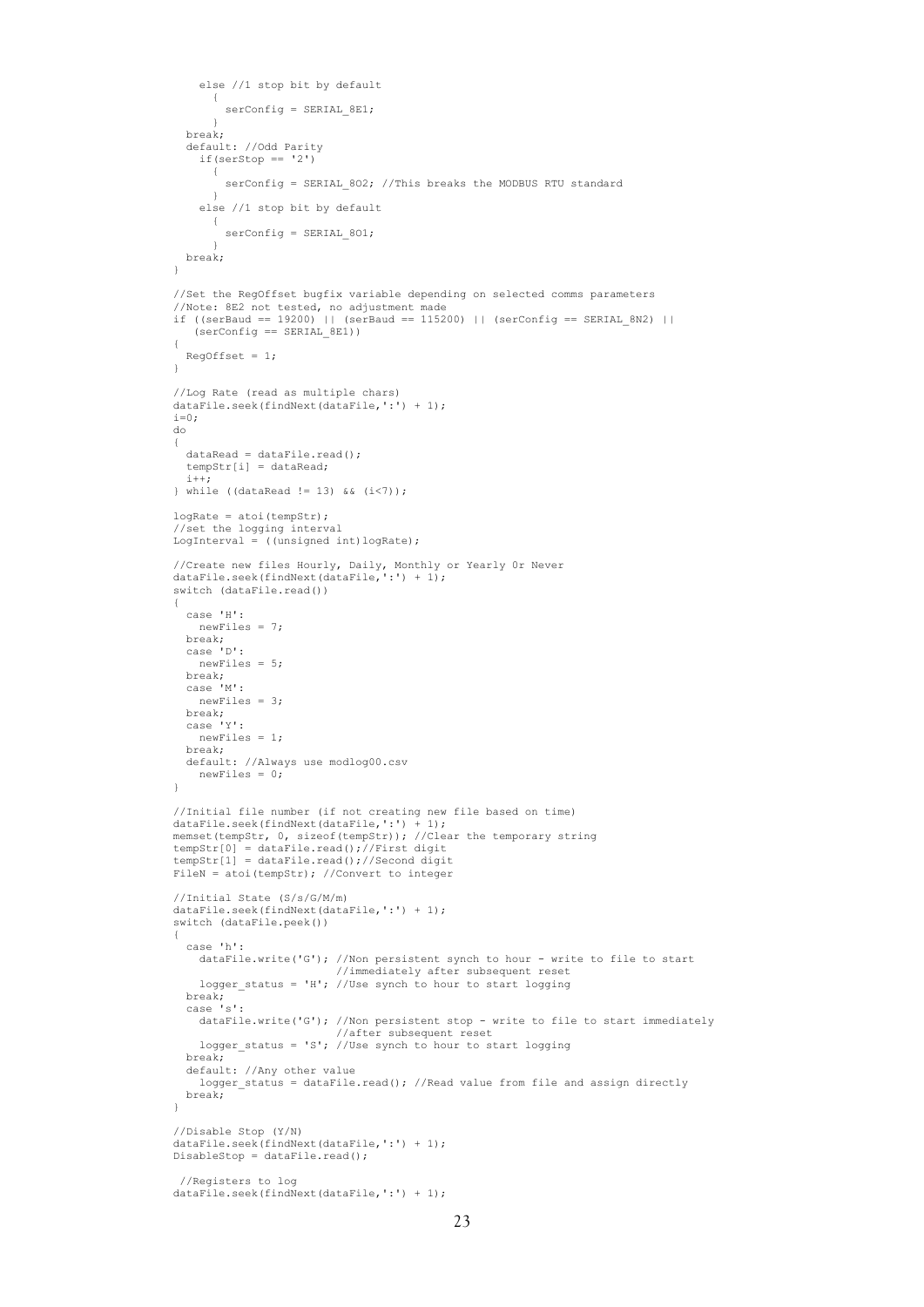```
 do //scan the remaining data in the file to see if there are 2 commas on each line
\left\{ \begin{array}{cc} 0 & 0 \\ 0 & 0 \end{array} \right\} lineStartPos = dataFile.position(); //save this position, so can return here
              commaCount = 0; //reset the count
               do
               {
                dataRead = dataFile.read();
                 if (dataRead == ',')\left\{ \begin{array}{ccc} 0 & 0 & 0 \\ 0 & 0 & 0 \\ 0 & 0 & 0 \\ 0 & 0 & 0 \\ 0 & 0 & 0 \\ 0 & 0 & 0 \\ 0 & 0 & 0 \\ 0 & 0 & 0 \\ 0 & 0 & 0 \\ 0 & 0 & 0 \\ 0 & 0 & 0 \\ 0 & 0 & 0 \\ 0 & 0 & 0 \\ 0 & 0 & 0 & 0 \\ 0 & 0 & 0 & 0 \\ 0 & 0 & 0 & 0 \\ 0 & 0 & 0 & 0 & 0 \\ 0 & 0 & 0 & 0 & 0 \\ 0 & 0 & 0 & 0 & 0 \\ 0 & 0 & 0 & 0commaCount++;//count up the commas
 }
 } while ((dataRead != 255) && (dataRead != 13)); //keep going until end of file or 
 //carriage return
              if (commaCount == 2) //if it's got 2 commas assume a valid slaveid, type and register
\{ dataFile.seek(lineStartPos);
                 i=0:
                  memset(tempStr, 0, sizeof(tempStr)); //Clear the temporary string
                  do
\left\{ \begin{array}{ccc} 0 & 0 & 0 \\ 0 & 0 & 0 \\ 0 & 0 & 0 \\ 0 & 0 & 0 \\ 0 & 0 & 0 \\ 0 & 0 & 0 \\ 0 & 0 & 0 \\ 0 & 0 & 0 \\ 0 & 0 & 0 \\ 0 & 0 & 0 \\ 0 & 0 & 0 \\ 0 & 0 & 0 \\ 0 & 0 & 0 \\ 0 & 0 & 0 & 0 \\ 0 & 0 & 0 & 0 \\ 0 & 0 & 0 & 0 \\ 0 & 0 & 0 & 0 & 0 \\ 0 & 0 & 0 & 0 & 0 \\ 0 & 0 & 0 & 0 & 0 \\ 0 & 0 & 0 & 0dataRead = dataFile read();
                    tempStr[i] = dataRead;
                    i++;
                  } while ((dataRead != ',') && (i<7));
                  slaveID = atoi(tempStr); //slave id
                 dataRead = dataFile.read(); //this should be the register type
                  switch (dataRead)
\left\{ \begin{array}{ccc} 0 & 0 & 0 \\ 0 & 0 & 0 \\ 0 & 0 & 0 \\ 0 & 0 & 0 \\ 0 & 0 & 0 \\ 0 & 0 & 0 \\ 0 & 0 & 0 \\ 0 & 0 & 0 \\ 0 & 0 & 0 \\ 0 & 0 & 0 \\ 0 & 0 & 0 \\ 0 & 0 & 0 \\ 0 & 0 & 0 \\ 0 & 0 & 0 & 0 \\ 0 & 0 & 0 & 0 \\ 0 & 0 & 0 & 0 \\ 0 & 0 & 0 & 0 & 0 \\ 0 & 0 & 0 & 0 & 0 \\ 0 & 0 & 0 & 0 & 0 \\ 0 & 0 & 0 & 0 case 'C':
                       func = READ_COIL_STATUS;
                    break;
                    case 'S':
                      func = READ_INPUT_STATUS;
 break;
 case 'I':
                      func = READ_INPUT_REGISTERS;
                    break;
                    default: //H - Holding registers
                     func = READ HOLDING REGISTERS;
                    break;
 }
                  dataFile.read(); //move to the next char
                 i=0:
                  memset(tempStr, 0, sizeof(tempStr)); //Clear the temporary string
                  do
\left\{ \begin{array}{ccc} 0 & 0 & 0 \\ 0 & 0 & 0 \\ 0 & 0 & 0 \\ 0 & 0 & 0 \\ 0 & 0 & 0 \\ 0 & 0 & 0 \\ 0 & 0 & 0 \\ 0 & 0 & 0 \\ 0 & 0 & 0 \\ 0 & 0 & 0 \\ 0 & 0 & 0 \\ 0 & 0 & 0 \\ 0 & 0 & 0 \\ 0 & 0 & 0 & 0 \\ 0 & 0 & 0 & 0 \\ 0 & 0 & 0 & 0 \\ 0 & 0 & 0 & 0 & 0 \\ 0 & 0 & 0 & 0 & 0 \\ 0 & 0 & 0 & 0 & 0 \\ 0 & 0 & 0 & 0dataRead = dataFile.read(); tempStr[i] = dataRead;
                    i + +;
                  } while ((dataRead != 13) && (i<7));
                 dataFile.read(); //move to the next char
                 slaveReg = atoi(tempStr); //get the register number
                  //Initialize packets (pointer to packet, slave device ID, function code constant, address
                  //to read (zero based),number of registers to read,subscript of first returned value in
                  //holdingRegs array
                  //x is the zero based subscript value
                 modbus construct(&packets[x], slaveID, func, slaveReg, 1, x);
                 x++; }
               else //not two commas on line, assume end of file
\{ invalidEntry = 1;
 }
            } while((!invalidEntry) && (x<TOTAL_NO_OF_REGISTERS)); //keep reading in master packets until
                                                                                           //there are no more
            //Store actual number of registers to read - x was incremented after final value so is the total 
number of registers
           QtyRegs = x; // Initialize the Modbus comms using the default hardware serial port (Pins D0 and D1) and
              //parameters read in from file, packet definitions and array to hold data locally
           modbus configure(&Serial, serBaud, serConfig, timeout, polling, retry count, TxEnablePin,
             packets, x , holdingRegs); //Changed from max allowable registers (TOTAL NO OF REGISTERS) to
                                                    //actual (x), the others are unused
            dataFile.close();//close the config file
             //Display info about setup on LCD
            lcd.clear();
            lcd.print(serBaud); //Baud Rate
            lcd.print(F(", 8")); //Data Bits fixed as 8 for Modbus RTU
            lcd.write((serParity)); //Parity, write not print to display char data type as ascii characters,
                                              //not ascii value
            lcd.write(serStop); //Stop Bits, write not print to display char data type as ascii characters,
```
//not ascii value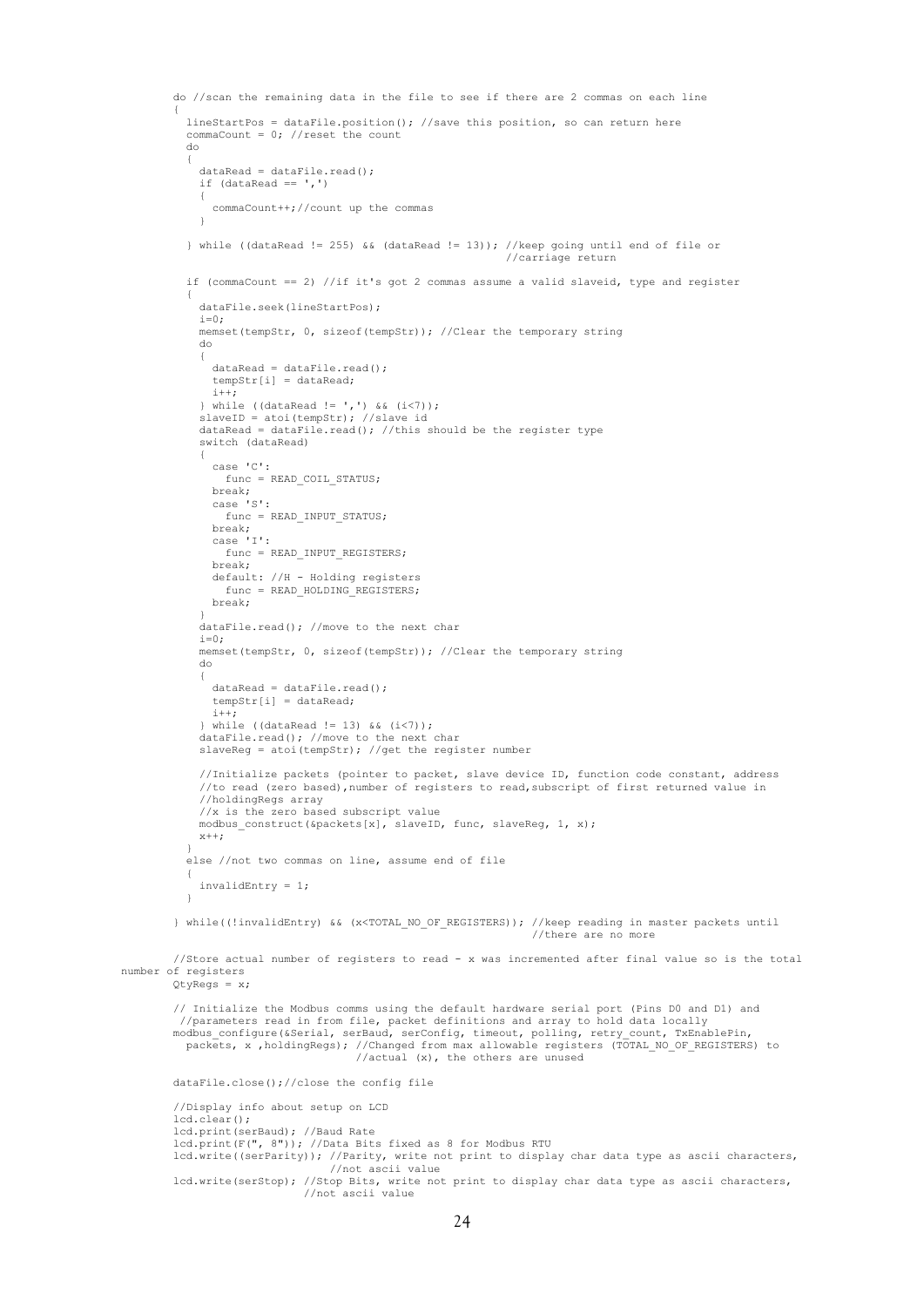```
 lcd.setCursor(0,1); //LCD Column (0-15), row (0-1) //Move to new line
 lcd.print(LogInterval);
lcd.print(F("s ")); switch (newFiles)
\left\{ \begin{array}{cc} 0 & 0 \\ 0 & 0 \end{array} \right\} case 7:
              lcd.print(F("Hourly"));
            break;
            case 5:
              lcd.print(F("Daily"));
            break;
            case 3:
              lcd.print(F("Monthly"));
            break;
            case 1:
              lcd.print(F("Yearly"));
            break;
            default:
            lcd.print(F("Never"));
            break;
          }
         delay(Msg Delay); //Pause so can read LCD diagnostic message
          //Initialise Old Times to trigger first log
          HCRTC.RTCRead(I2CDS1307Add); //Update RTC data
          OldSecs = HCRTC.GetSecond();
         OldHour = HCRTC.GetHour();
          //Initialise backlight timeout
         oldBLTime = millis();
        }
        else //couldn't open the config file
 {
          lcd.print(F("Config file"));
 lcd.setCursor(0,1); //LCD Column (0-15), row (0-1) //Move to new line
 lcd.print(F("won't open"));
         digitalWrite(pin led R, HIGH); //RED LED ON
          //Exit Setup
         return;
      \rightarrow }
  }
void loop()
   //Only do the loop actions if error LED off
   if(!digitalRead(pin_led_R))
\qquad \qquad byte rtcData[6];
    char fileName[13] = {'m','o','d','l','o','g','0','0','.','c','s','v',0}; //Default filename used if
                                                                                          //no periodic new file 
                                                                                          //specified
    unsigned long currentMillis = millis();
     byte MError = 0; //MODBUS error counter for each register
     //Poll the MODBUS devices
     modbus_update();
 //Store any errors and reset so registers read subsequently
 MError = 0; //Reset number of errors this time
     for (byte i=1; i<QtyRegs; i++) 
\left\{\begin{array}{ccc} \end{array}\right\}if (packets[i - 1].connection == false)
        {
          MError++;
         packets[i - 1].connection = true; //Reset the error
        }
 }
    if (MError == 0)
\left\{\begin{array}{ccc} \end{array}\right\} MErrorMin = 0; 
     }
     if(Interval_Check(previousMillis, Clock_Int)) //Read the RTC to see if it's time to log
\left\{\begin{array}{ccc} \end{array}\right\} previousMillis = currentMillis; //Reset Timer
       HCRTC.RTCRead(I2CDS1307Add); //Update RTC data
       rtcData[0] = HCRTC.GetSecond(); //Get the seconds from the RTC
        if (rtcData[0] != OldSecs) //Seconds have changed on the RTC
        {
          OldSecs = rtcData[0]; //Update old value to new value
          Secs++; //Increment seconds counter NB THIS ASSUMES THE PROCESSING WILL NEVER TAKE > 1 SECOND
          digitalWrite(pin_led_G, !digitalRead(pin_led_G)); //Toggle Green LED to flash it
          //Synch to hour start check
          if(logger_status == 'H') //Synch to hour mode, waiting for hour to change
          {
            rtcData[2] = HCRTC.GetHour();
```
}

{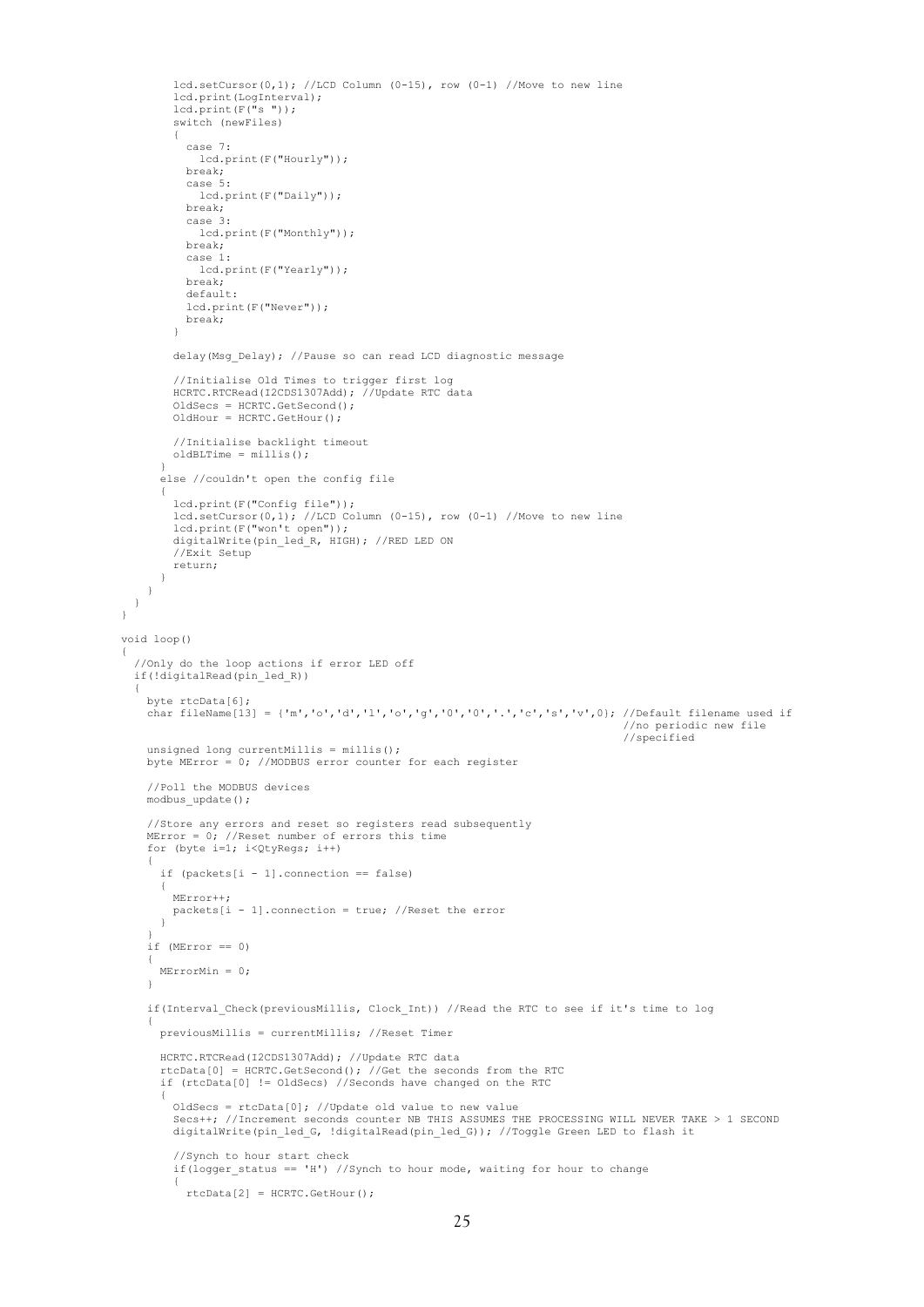```
 if(rtcData[2] != OldHour) //Change status to Go if hour has changed on the RTC
\{logger status = 'G';
             }
          }
         }
     if ((Secs >= LogInterval) && (logger_status != 'S') && (logger_status != 'H'))//time to log, 
         //and logging is on, and not waiting for new hour (note logger_status could be G, or E or M if in
         //error condition)
        Secs = 0; //Reset seconds counter
        if(newFiles != 0) //Need to assemble filename as it changes periodically
 {
          //Retrieve each part of date and time as a numeric value (byte data type)
 rtcData[0] = HCRTC.GetSecond(); //Seconds
 rtcData[1] = HCRTC.GetMinute(); //Minutes
          rtcData[2] = HCRTC.GetHour(); //Hours
 rtcData[3] = HCRTC.GetDay(); //Date
 rtcData[4] = HCRTC.GetMonth(); //Month
          rtcData[5] = HCRTC.GetYear(); //Year
           //Create the filename from the time in the form YYMMDDHH.csv
 //dependent on the config file whether hourly, daily, monthly or yearly
 //Omit elements that don't change with the new file interval selected
         byte j=0; /j is character number in the filename (zero based, 0..7 for the date part)
           //loop over parts of the date and time as stored in rtcData
           //Start with year, then month...seconds, stop when counter resets to max value of datatype
          //Only add the digits as required by new file interval
         for (byte i=5; i<255; i--) //For each part of date
\left\{ \begin{array}{ccc} 0 & 0 & 0 \\ 0 & 0 & 0 \\ 0 & 0 & 0 \\ 0 & 0 & 0 \\ 0 & 0 & 0 \\ 0 & 0 & 0 \\ 0 & 0 & 0 \\ 0 & 0 & 0 \\ 0 & 0 & 0 \\ 0 & 0 & 0 \\ 0 & 0 & 0 \\ 0 & 0 & 0 \\ 0 & 0 & 0 \\ 0 & 0 & 0 & 0 \\ 0 & 0 & 0 & 0 \\ 0 & 0 & 0 & 0 \\ 0 & 0 & 0 & 0 \\ 0 & 0 & 0 & 0 & 0 \\ 0 & 0 & 0 & 0 & 0 \\ 0 & 0 & 0 & 0 & 0 if(j < newFiles) //Only add required elements
\left\{ \begin{array}{ccc} 0 & 0 & 0 \\ 0 & 0 & 0 \\ 0 & 0 & 0 \\ 0 & 0 & 0 \\ 0 & 0 & 0 \\ 0 & 0 & 0 \\ 0 & 0 & 0 \\ 0 & 0 & 0 \\ 0 & 0 & 0 \\ 0 & 0 & 0 \\ 0 & 0 & 0 \\ 0 & 0 & 0 \\ 0 & 0 & 0 \\ 0 & 0 & 0 & 0 \\ 0 & 0 & 0 & 0 \\ 0 & 0 & 0 & 0 \\ 0 & 0 & 0 & 0 & 0 \\ 0 & 0 & 0 & 0 & 0 \\ 0 & 0 & 0 & 0 & 0 \\ 0 & 0 & 0 & 0 //Add the two digits to the filename: all parts of date and time are 1 or 2 digits
               fileName[j] = rtcData[i] / 10 + 0x30; //get first digit by integer division by 10 and 
                                                                 //convert to ascii code of digit by adding 30
j++; fileName[j] = rtcData[i] % 10 + 0x30; //get second digit by remainder when divided by 10 and
                                                                 //convert to ascii code of digit by adding 30
               j++;
            }
          }
          //add file extension
          fileName[j+0] = '.';
         fileName[j+1] = 'c';fileName\begin{bmatrix} 1+2 \\ 2 \end{bmatrix} = 's';
          fileName[j+3] = 'v';fileName[j+4] = 0; //end the string
 }
        else
 {
           //Fixed filename: add file number
          fileName[6] = FileN / 10 + 0x30; //get first digit by integer division by 10 and convert to
                                                    //ascii code of digit by adding 30
          fileName[7] = FileN % 10 + 0x30; //get second digit by remainder when divided by 10 and convert
                                                     //to ascii code of digit by adding 30
        }
        //Open the file 
        SdFile::dateTimeCallback(dateTime); //Set datestamp for file
       File dataFile = SD.open(fileName, FILE WRITE); //create it if it doesn't exist
        if(dataFile)
        {
         digitalWrite(pin led Y, HIGH); //Turn on Yellow LED while writing file
         writeMillis = minilis(); //Store timer to keep yellow LED on for a while after finished write
          //Insert Date and Time into file
         dataFile.print(HCRTC.GetDateString());
         dataFile.print(" "); // space between DATE and TIME
          dataFile.print(HCRTC.GetTimeString());
          dataFile.print(","); // comma after time and date
          //Write error flag
         dataFile.print(MErrorMin, DEC);
          dataFile.print(","); 
           //log master registers, which are continuously read in background 
          if (RegOffset == 1) //Bugfix adjusting registers
\left\{ \begin{array}{cc} 0 & 0 \\ 0 & 0 \end{array} \right\}for (byte i=1; i<OtyRegs; i++)
             {
               dataFile.print(holdingRegs[i],DEC); //Write the value
               dataFile.print(","); 
 }
             //Write final register 
             dataFile.print(holdingRegs[0],DEC); //Write the value
 }
          else ///Registers as they should be
```
}

 $\left\{\begin{array}{ccc} \end{array}\right\}$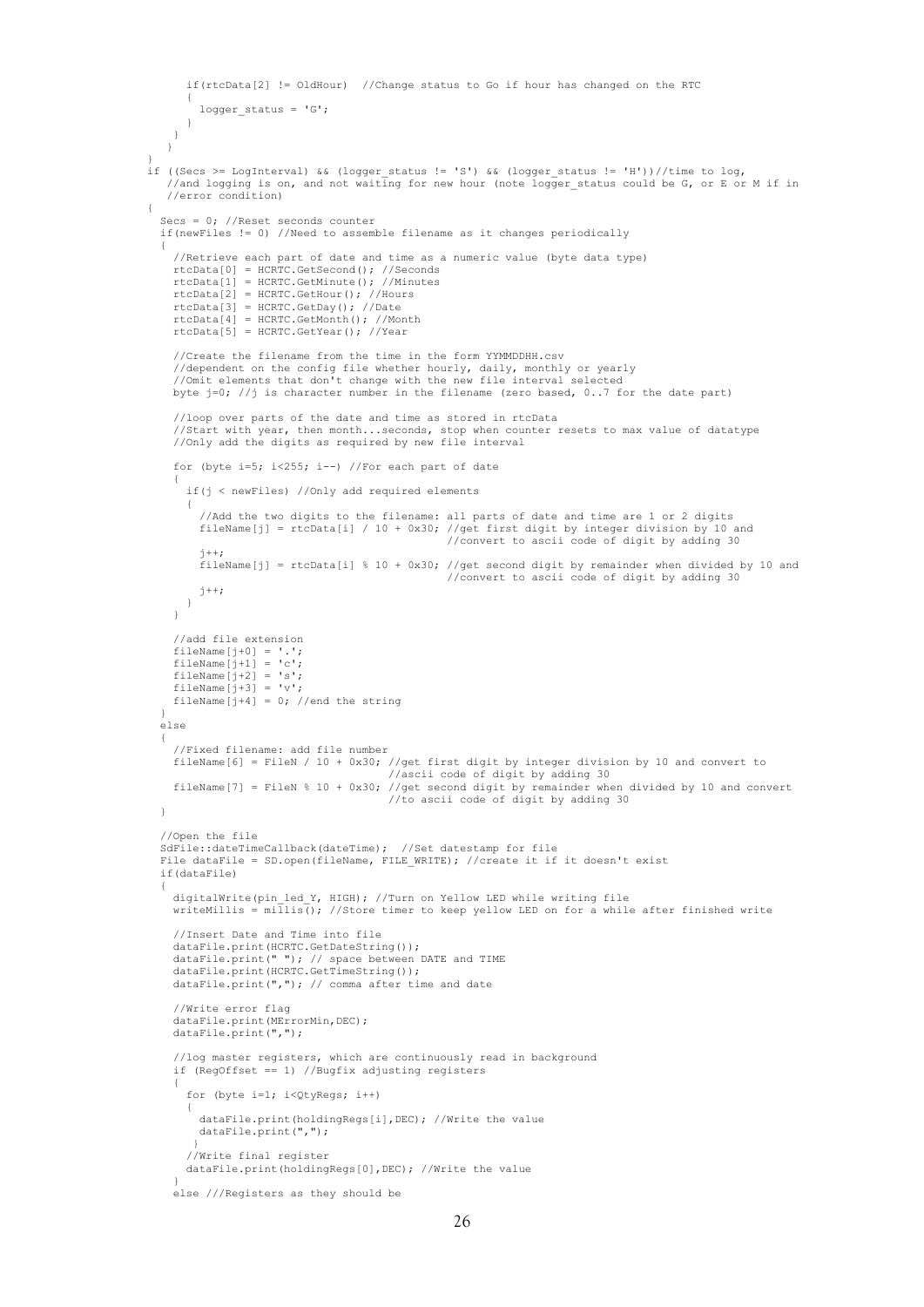```
 {
            for (byte i=0; i<OtyRegs; i++)
\{ dataFile.print(holdingRegs[i],DEC); //Write the value
              if (i := 0tyRegs - 1)
\{ dataFile.print(","); //No comma after last register
               }
          \rightarrow }
 dataFile.println(""); //new line
 dataFile.close(); //close the file
         logger status = 'G'; //Clear any previous E error status
 }
      else
\{ //Card error - note this is not reliable as file writing is cached
 logger_status = 'E'; //For display, logging will continue when possible
 digitalWrite(pin_led_Y, HIGH); //Yellow LED ON Permanently until next successful write
 }
       //Modbus comms error - no value read in this logging interval that has just been written to file
       if (MErrorMin == 1)
\{logger status = 'M'; //For display, logging will continue when possible
       digitalWrite(pin led Y, HIGH); //Yellow LED ON Permanently until next successful write
 }
       else
\{logger status = 'G'; //Clear any previous M error status
 }
       //Reset Error flag for new logging interval
 MErrorMin = 1; //Default to error, cleared if read successful before next log
 } //End of writing results for logging interval
      //Reset Error LED if error conditions have cleared
     if ((Interval_Check(writeMillis,WriteLED_Int)) && (logger_status != 'E') && (logger_status != 'M'))
        //Keep yellow LED on if in error condition, otherwise turn off after a set time \frac{7}{\text{delta}} ==1
      {
         digitalWrite(pin_led_Y, LOW);//turn off yellow LED
 }
    .<br>if(Interval Check(Prev LCD UD, LCD UD Int)) //Update the LCD periodically
     {
        //Read the clock 
        HCRTC.RTCRead(I2CDS1307Add);
        //Clear Display 
       lcd.clear(); //In case data not entirely erased by new data
 //Display day of month or file number
 if((newFiles != 0) || (FileN == 99)) //Display Day Number
 {
          lcd.print(HCRTC.GetDay()); //Day of month 
 }
        else //Print file number
 {
          if (FileN < 10) //Print leading zero
\left\{ \begin{array}{ccc} 0 & 0 & 0 \\ 0 & 0 & 0 \\ 0 & 0 & 0 \\ 0 & 0 & 0 \\ 0 & 0 & 0 \\ 0 & 0 & 0 \\ 0 & 0 & 0 \\ 0 & 0 & 0 \\ 0 & 0 & 0 \\ 0 & 0 & 0 \\ 0 & 0 & 0 \\ 0 & 0 & 0 \\ 0 & 0 & 0 \\ 0 & 0 & 0 & 0 \\ 0 & 0 & 0 & 0 \\ 0 & 0 & 0 & 0 \\ 0 & 0 & 0 & 0 \\ 0 & 0 & 0 & 0 & 0 \\ 0 & 0 & 0 & 0 & 0 \\ 0 & 0 & 0 & 0 & 0 lcd.print("0");
 }
          lcd.print(FileN);
        }
        //Display HH:MM:SS
        lcd.setCursor(3,0); //LCD Column (0-15), row (0-1)
        lcd.print(HCRTC.GetTimeString()); //Time
        //Display long backlight timeout *
        if (BL_Timeout != Def_BL_Timeout)
 {
          lcd.print(F("*"));
        }
        //Display logger status
        lcd.setCursor(12,0); //LCD Column (0-15), row (0-1)
        lcd.print(logger_status); 
        //Display current value of the selected register (changeable with up/down buttons)
 //Display register subscript (1-based)
 lcd.setCursor(14,0); //LCD Column (0-15), row (0-1)
 lcd.print(disp_reg + 1); 
        //Display Slave ID (3 digits)
        lcd.setCursor(0,1); //LCD Column (0-15), row (0-1) //Move to new line
        lcd.print(packets[disp_reg].id); 
       lcd.setCursor(4,1); //LCD Column (0-15), row (0-1)
        //Display function code (1 digit: 1: read coil / 2: read input status / 3: read holding registers 
/ 4: read input registers )
```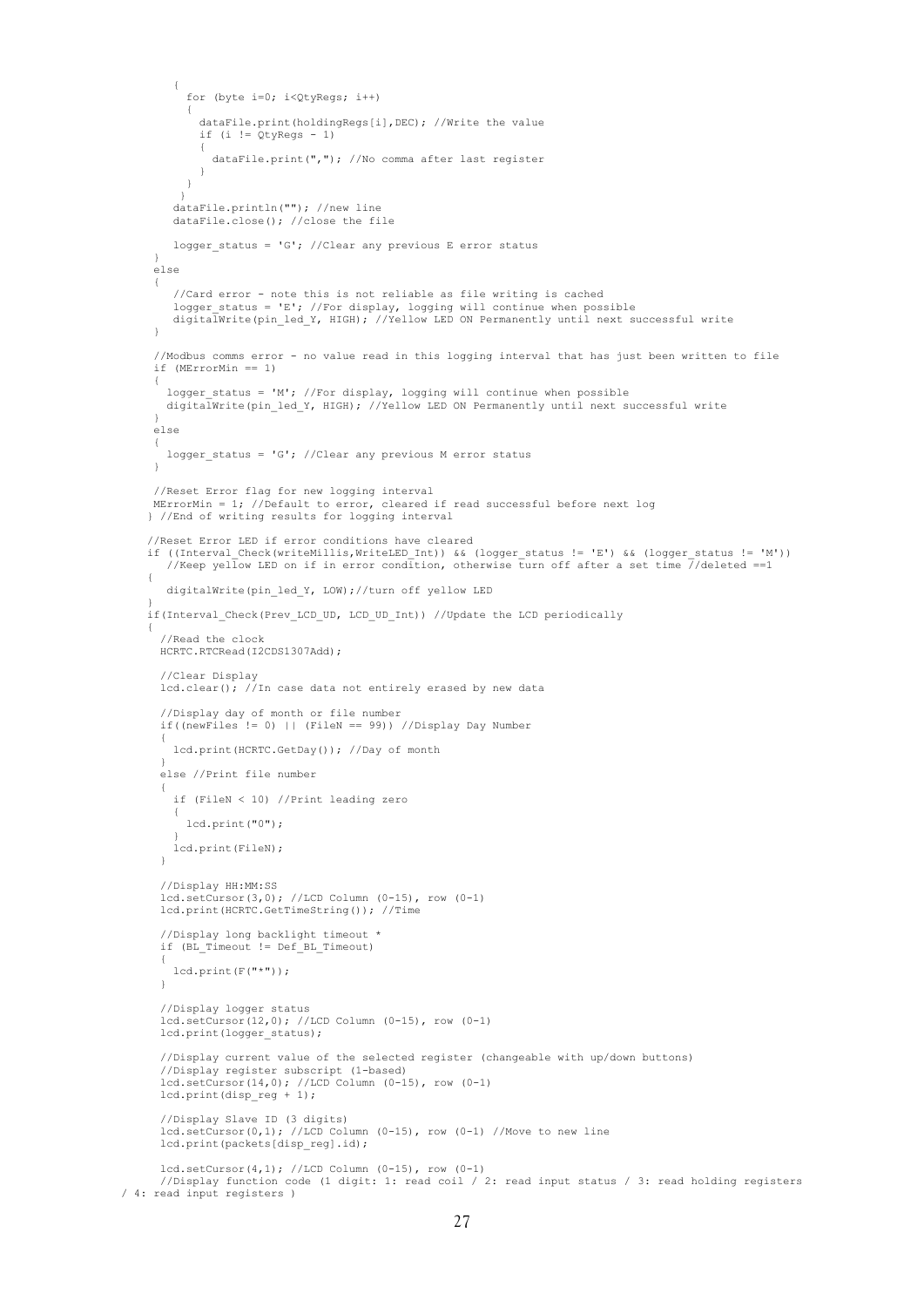```
 switch (packets[disp_reg].function)
 {
              case 1:
                 lcd.print(F("C"));
              break;
              case 2:
                 lcd.print(F("S"));
              break;
              case 3:
                 lcd.print(F("H"));
              break;
              case 4:
                lcd.print(F("I"));
             break;
 }
           //No space here as not room on screen
           //Display which register is being displayed (5 digits)
           lcd.print(packets[disp_reg].address);
           //Display register value (unsigned int - so 5 digits)
 lcd.setCursor(11,1); //LCD Column (0-15), row (0-1)
 if (RegOffset == 1) //Bugfix adjusts array subscript
           {
             if(disp reg == (QtyRegs - 1)) //also if QtyReqs = 1
              {
                 lcd.print(holdingRegs[0]);
 }
              else
\left\{ \begin{array}{cc} 0 & 0 \\ 0 & 0 \end{array} \right\} lcd.print(holdingRegs[disp_reg + 1]);
              }
           }
           else //No array subscript adjustment
 {
             lcd.print(holdingRegs[disp_reg]);
          \lambda //Reset LCD refresh timer
          Prev_LCD_UD=millis();
       }
       // read the buttons
       read_LCD_buttons();
       //Action on keypress
      switch (lcd key) // depending on which button was pushed, an action is performed
       { 
           case btnSELECT: 
 //Toggle Log on / off if not disabled
 if((logger_status != 'G') && (logger_status != 'E') && (logger_status != 'M')) 
 //Start if Stopped or Synch to Hour
\left\{ \begin{array}{cc} 0 & 0 \\ 0 & 0 \end{array} \right\} logger_status = 'G';
                Secs = 65534; // Log first value ASAP }
else if ((DisableStop == 'N') &&<br>((logger_status == 'G') || (logger_status == 'E') || (logger_status == 'M')))
                //Logging, so stop unless stop function disabled
              {
                 logger_status = 'S';
              }
          break;
           case btnUP: 
              //Increase register displayed on LCD
             if (disp_reg == (QtyReg - 1))\left\{ \begin{array}{ccc} 0 & 0 & 0 \\ 0 & 0 & 0 \\ 0 & 0 & 0 \\ 0 & 0 & 0 \\ 0 & 0 & 0 \\ 0 & 0 & 0 \\ 0 & 0 & 0 \\ 0 & 0 & 0 \\ 0 & 0 & 0 \\ 0 & 0 & 0 \\ 0 & 0 & 0 \\ 0 & 0 & 0 \\ 0 & 0 & 0 \\ 0 & 0 & 0 & 0 \\ 0 & 0 & 0 & 0 \\ 0 & 0 & 0 & 0 \\ 0 & 0 & 0 & 0 \\ 0 & 0 & 0 & 0 & 0 \\ 0 & 0 & 0 & 0 & 0 \\ 0 & 0 & 0 & 0 & 0 disp_reg = 0;
 }
              else
              {
                 disp_reg++;
              }
          break;
           case btnDOWN:
              //Decrease register displayed on LCD
             if (disp_reg == 0) {
               disp_reg = QtyRegs - 1;
              }
              else
              {
                 disp_reg--;
             \overline{ } break;
           case btnLEFT:
              //Toggle backlight timeout default or 1 hour
             if (BL Timeout = Def BL Timeout)
\left\{ \begin{array}{ccc} 0 & 0 & 0 \\ 0 & 0 & 0 \\ 0 & 0 & 0 \\ 0 & 0 & 0 \\ 0 & 0 & 0 \\ 0 & 0 & 0 \\ 0 & 0 & 0 \\ 0 & 0 & 0 \\ 0 & 0 & 0 \\ 0 & 0 & 0 \\ 0 & 0 & 0 \\ 0 & 0 & 0 \\ 0 & 0 & 0 \\ 0 & 0 & 0 & 0 \\ 0 & 0 & 0 & 0 \\ 0 & 0 & 0 & 0 \\ 0 & 0 & 0 & 0 \\ 0 & 0 & 0 & 0 & 0 \\ 0 & 0 & 0 & 0 & 0 \\ 0 & 0 & 0 & 0 & 0 BL_Timeout = 3600000; //1 hour
 }
              else
\left\{ \begin{array}{ccc} 0 & 0 & 0 \\ 0 & 0 & 0 \\ 0 & 0 & 0 \\ 0 & 0 & 0 \\ 0 & 0 & 0 \\ 0 & 0 & 0 \\ 0 & 0 & 0 \\ 0 & 0 & 0 \\ 0 & 0 & 0 \\ 0 & 0 & 0 \\ 0 & 0 & 0 \\ 0 & 0 & 0 \\ 0 & 0 & 0 \\ 0 & 0 & 0 & 0 \\ 0 & 0 & 0 & 0 \\ 0 & 0 & 0 & 0 \\ 0 & 0 & 0 & 0 \\ 0 & 0 & 0 & 0 & 0 \\ 0 & 0 & 0 & 0 & 0 \\ 0 & 0 & 0 & 0 & 0 BL_Timeout = Def_BL_Timeout; //Default value
```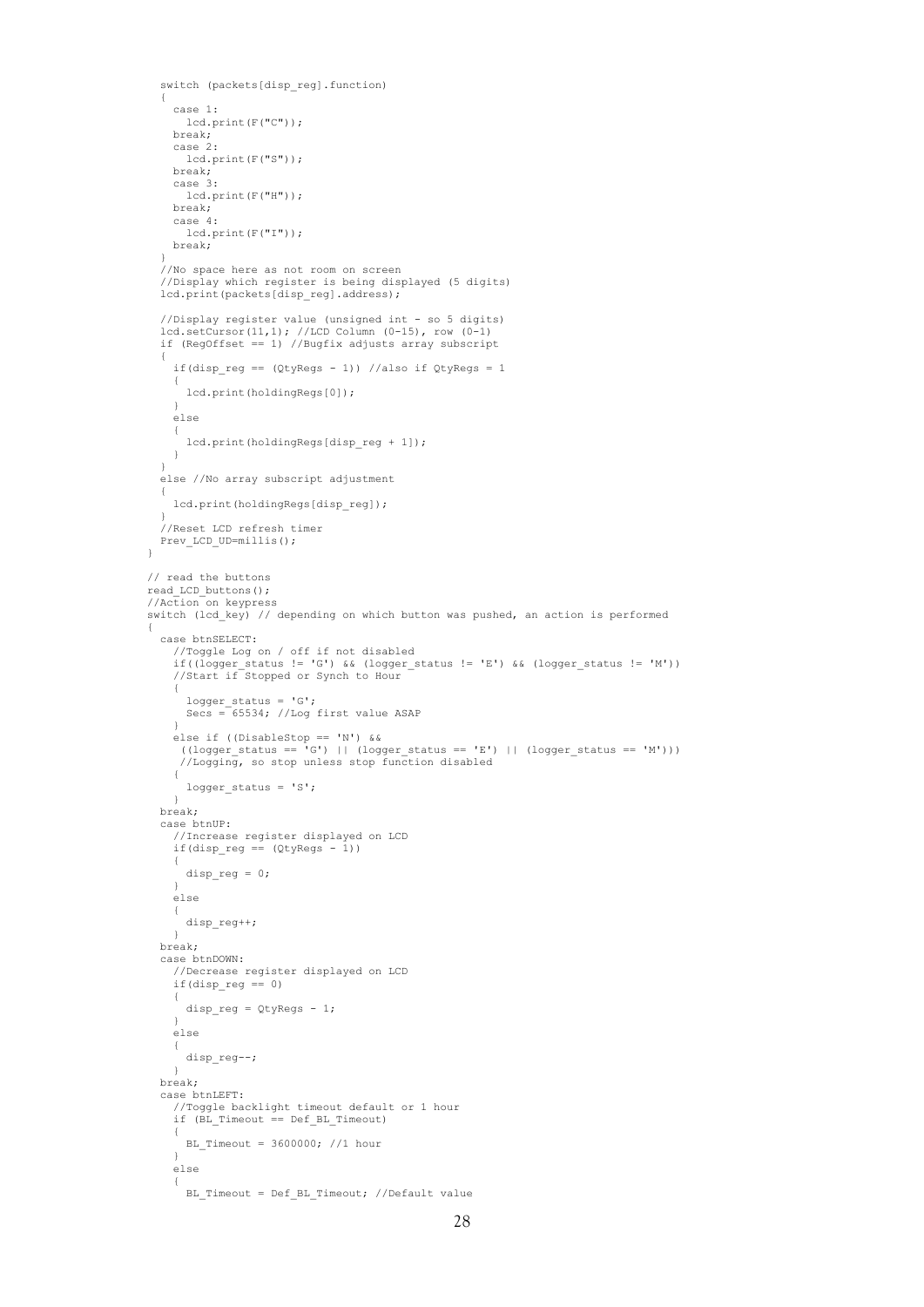```
\rightarrow break;
        case btnRIGHT:
           //Increment file number if < 99
          if(Fi) \in N \leq 99 {
            FileN++;
          }
       break;
     }
      //Switch backlight off after timeout
     if (Interval_Check(oldBLTime, BL_Timeout))
\left\{\begin{array}{ccc} \end{array}\right\} pinMode(pin_BL, OUTPUT);
     }
   }
}

byte Interval_Check(unsigned long datum, unsigned long interval) //return 1 if interval has elapsed
{
 unsigned long current_time = millis();
 if ((current_time < datum) && (((LongIntMax - datum) + (current_time)) > interval))
 {
   return 1;
 }
 else if ((current time < datum) && (((LongIntMax - datum) + (current time)) <= interval))
 {
    return 0;
 }
 else if ((current time - datum) > interval)
 {
    return 1;
 }
 else
 {
    return 0;
 }
}
//Function to read value of button input and return button name
void read_LCD_buttons() 
{
   if(Interval_Check(OldButTime, But_Int))
   { //Minimum interval between keypresses to avoid multiple triggers
     // read the value from the sensor, Measured values \sim 50-100 less than these
 adc_key_in = analogRead(pin_Button); 
 if (adc_key_in > btnSelectHighThresh)
\left\{\begin{array}{ccc} \end{array}\right\} lcd_key = btnNONE; // The 1st option for speed reasons since it will be the most likely result
 }
      else if (adc_key_in < btnRightHighThresh) 
\left\{\begin{array}{ccc} \end{array}\right\} lcd_key = btnRIGHT;
 }
      else if (adc_key_in < btnUpHighThresh) 
\left\{\begin{array}{ccc} \end{array}\right\} lcd_key = btnUP;
 }
      else if (adc_key_in < btnDownHighThresh) 
\left\{\begin{array}{ccc} \end{array}\right\} lcd_key = btnDOWN;
 }
      else if (adc_key_in < btnLeftHighThresh) 
\left\{\begin{array}{ccc} \end{array}\right\}lcd key = btnLEFT;
 }
     .<br>else if (adc key in < btnSelectHighThresh)
\left\{\begin{array}{ccc} \end{array}\right\} lcd_key = btnSELECT;
 }
      else 
      {
       lcd key = btnNONE; }
      //If button pressed, turn backlight on and force display refresh on next loop
      if (lcd_key != btnNONE)
\left\{\begin{array}{ccc} \end{array}\right\} OldButTime = millis(); //Store time of this button press for debounce
        //Turn backlight on
        pinMode(pin_BL, INPUT); 
        //Reset timeout
       oldBLTime = millis();
        //Force LCD refresh ASAP - using oldBLTime as just set to millis, saves creating another variable
        if(oldBLTime > LCD_UD_Int)
 { //Setting previous update time to zero will trigger 
 Prev_LCD_UD = 0;
       \overline{1} else
        {
```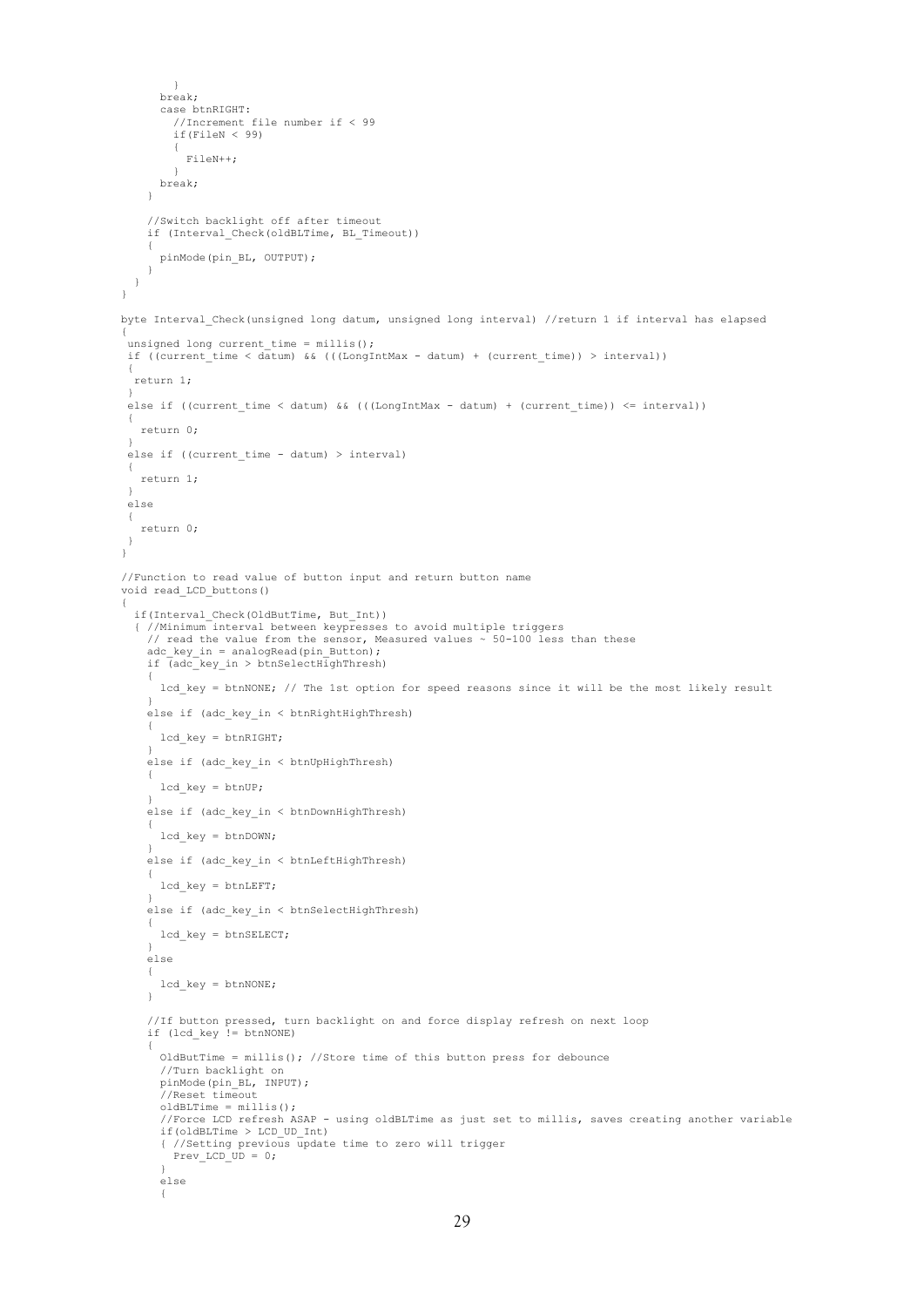```
 Prev_LCD_UD = LongIntMax - LCD_UD_Int;
 }
 }
   }
   else //Insufficient time since previous button action: ignore button press
   { 
     lcd_key = btnNONE; 
   }
}
//Function to flash LED as diagnostic indicator
void blinkLED(byte led, byte ontimes)
{
byte x = 0; while(x < ontimes)
   {
     digitalWrite(led,HIGH);
     delay(200);
     digitalWrite(led,LOW);
     delay(200);
    x++;\lambda delay(400);
}
//Function to find the next instance of a character in the sd card file
unsigned int findNext(File df,byte CharToFind)
{
   byte dataRead;
   do
  \left\{ \right.dataRead = df.read();
   } while ((dataRead != 255) && (dataRead != CharToFind)); //end of file or character position
   return df.position();
}
//Callback Function to set timestamp for files
void dateTime(uint16_t* ddate, uint16_t* ttime) {
 HCRTC.RTCRead(I2CDS1307Add); //Update RTC data
// return date using FAT_DATE macro to format fields<br>*ddate = FAT DATE((2000 + HCRTC.GetYear()), HCRTC.GetMonth(), HCRTC.GetDay());
   // return time using FAT_TIME macro to format fields
  *ttime = FAT TIME(HCRTC.GetHour(), HCRTC.GetMinute(), HCRTC.GetSecond());
}
```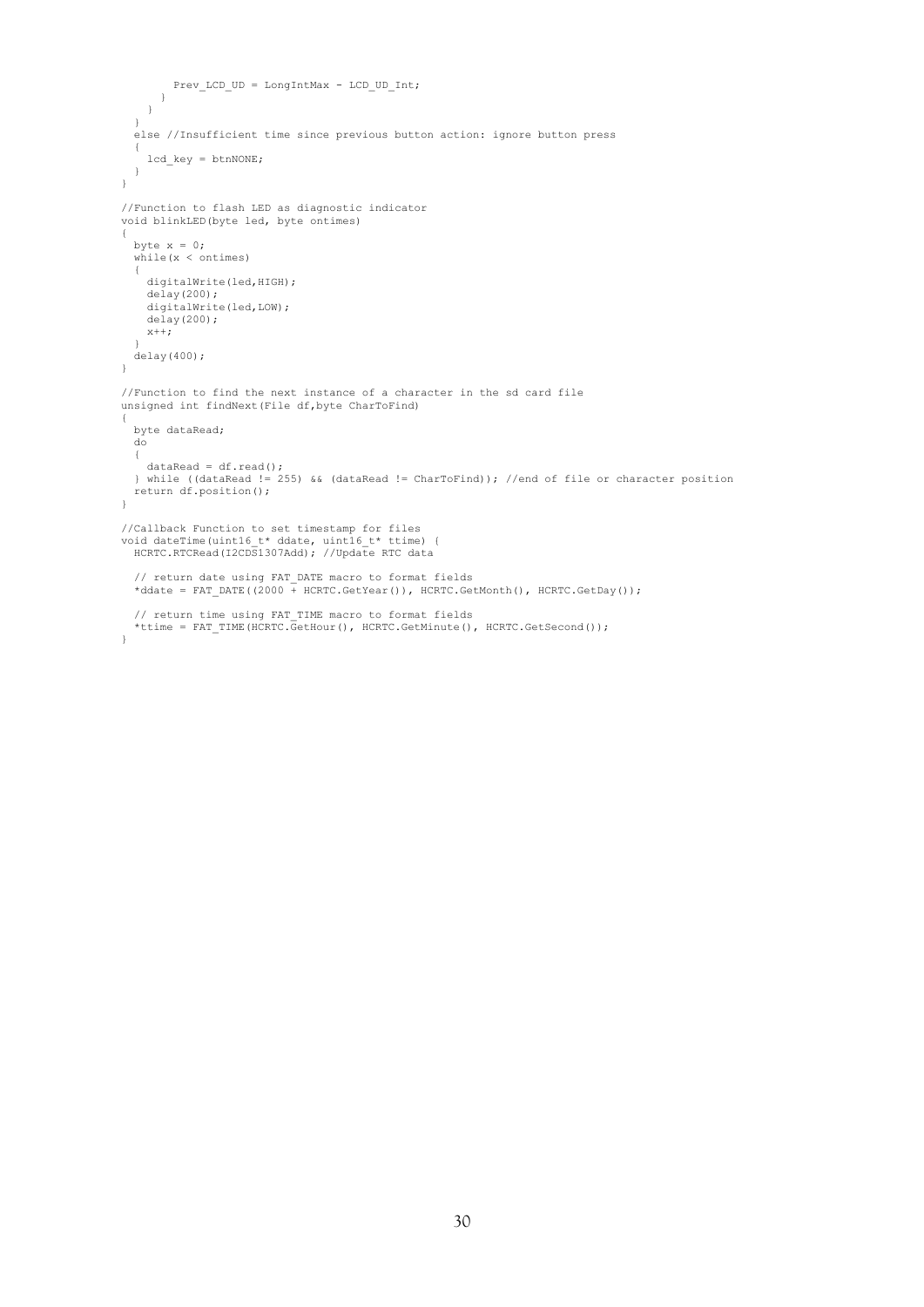<span id="page-30-0"></span>**APPENDIX 4 CODE VERSION HISTORY**

*Table 4.3 Version history*

| Version | <b>Notes</b>                                                                                                                                                                                                                                                                    |
|---------|---------------------------------------------------------------------------------------------------------------------------------------------------------------------------------------------------------------------------------------------------------------------------------|
| 6       | First full test version                                                                                                                                                                                                                                                         |
| 7       | Various bug fixes                                                                                                                                                                                                                                                               |
| 8       | Disable stop button and initial state read from file, start on hour option added, always use same data<br>file option added; actions of select and left button swapped                                                                                                          |
| 9       | Testing of resized arrays for MODBUS data                                                                                                                                                                                                                                       |
| 10      | Removed unused string.h library, added wait for keypress before setting clock, simplified button<br>checking, backlight elapsed time reset at end of initialisation code, changed placement of data on LCD<br>during logging, added incrementing filename suffix number option. |
| 11      | Added datestamp of files using RTC                                                                                                                                                                                                                                              |
| 12      | Simplified determination of parity and stop bit settings                                                                                                                                                                                                                        |
| 13      | Non-persistent stop ("s") startup mode added; bug fix for year on file datestamps                                                                                                                                                                                               |
| 14      | Simplified declaration of data structures for MODBUS                                                                                                                                                                                                                            |
| 15      | Minimalist code for testing MODBUS communications                                                                                                                                                                                                                               |
| 16      | Minimalist code for testing MODBUS communications with commented out code removed                                                                                                                                                                                               |
| 17      | V.16 rewritten for different MODBUS library (SimpleModbusNGmaster.zip)                                                                                                                                                                                                          |
| 18      | As V.14, added backlight indicator ("*") on LCD, some MODBUS error checking with M error mode<br>and yellow LED indication, added error flag to datafile, hard coded correction added to correct mis-<br>ordered data with certain combinations of baud rate and parity.        |

#### <span id="page-30-1"></span>**APPENDIX 5 TESTING OF COMMUNICATIONS PARAMETERS**

Communications were tested using an ABB B21 electricity meter, and also for some combinations on a Schneider PM710 meter (indicated by bold type), with results as tabulated below (OK – no errors, S – data shifted in array, corrected for in code, E – no data returned. Tests have not been performed with 2 stop bits in combination with a parity bit (8E2 or 8O2) or no parity bits with one stop bit (8N1).

| <b>Baud Rate</b> | <b>8O1</b> | <b>8E1</b> | 8N <sub>2</sub> |
|------------------|------------|------------|-----------------|
| 1,200            | OК         | Е          | E               |
| 2,400            | OK         | E          | E               |
| 4,800            | OK         | E          | E               |
| 9,600            | OK         | S          | S               |
| 19,200           | S          | S          | S               |
| 38,400           | ОK         | S          | S               |
| 57,600           | OK         | S          | S               |
| 115,200          | ς          | S          | S               |

*Table 4.4 Results of testing combinations of communications parameters.*